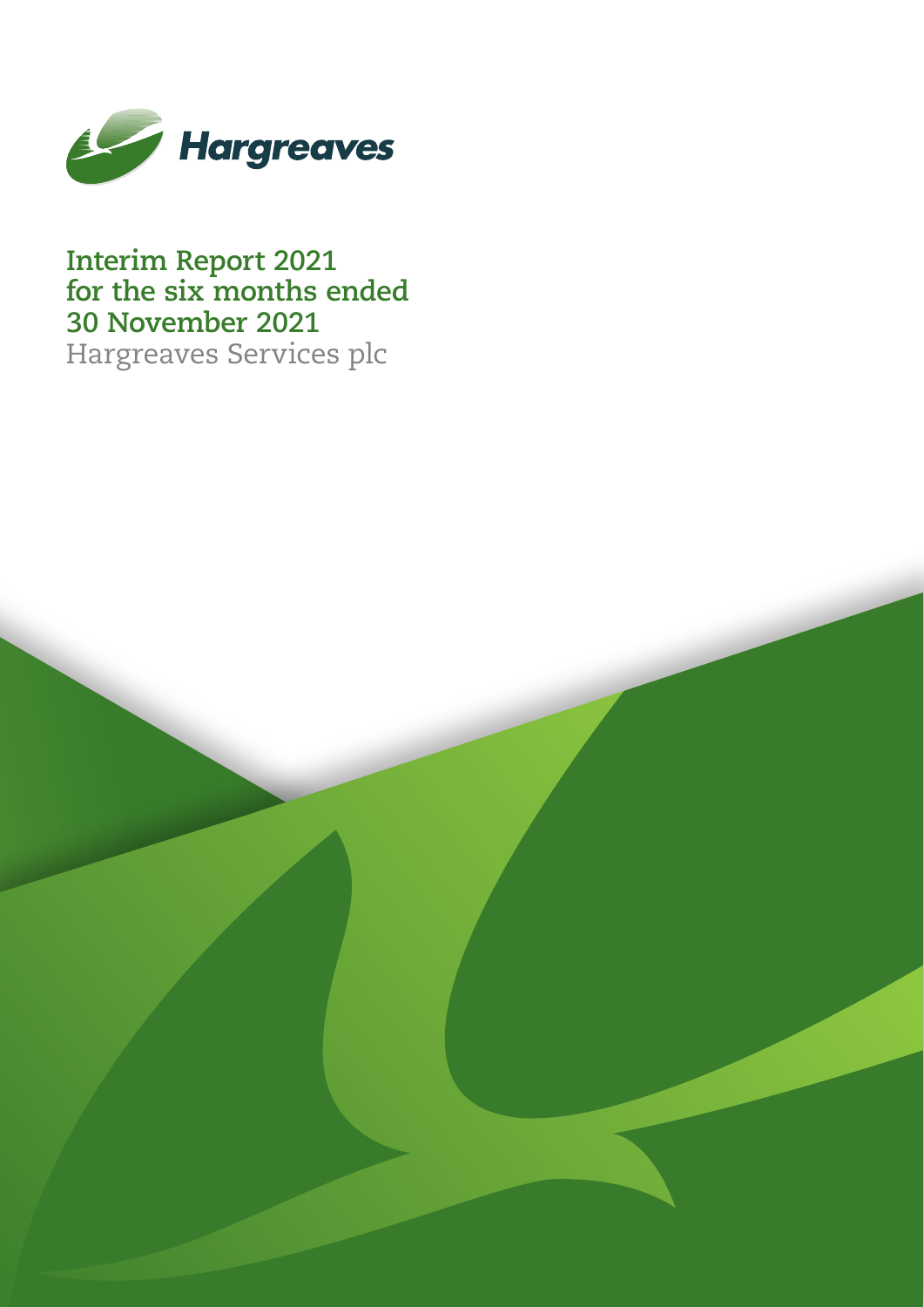# **Hargreaves Services plc delivers key services to the industrial and property sectors.**

### **Contents**

- 01 Chairman's Statement
- 03 Chief Executive's Review
- 06 Condensed Consolidated Statement of Profit and Loss and Other Comprehensive Income
- 08 Condensed Consolidated Balance Sheet
- 10 Condensed Consolidated Statement of Changes in Equity
- 12 Condensed Consolidated Cash Flow Statement
- 13 Notes to the Condensed Consolidated Interim Financial Information
- 17 Shareholder Information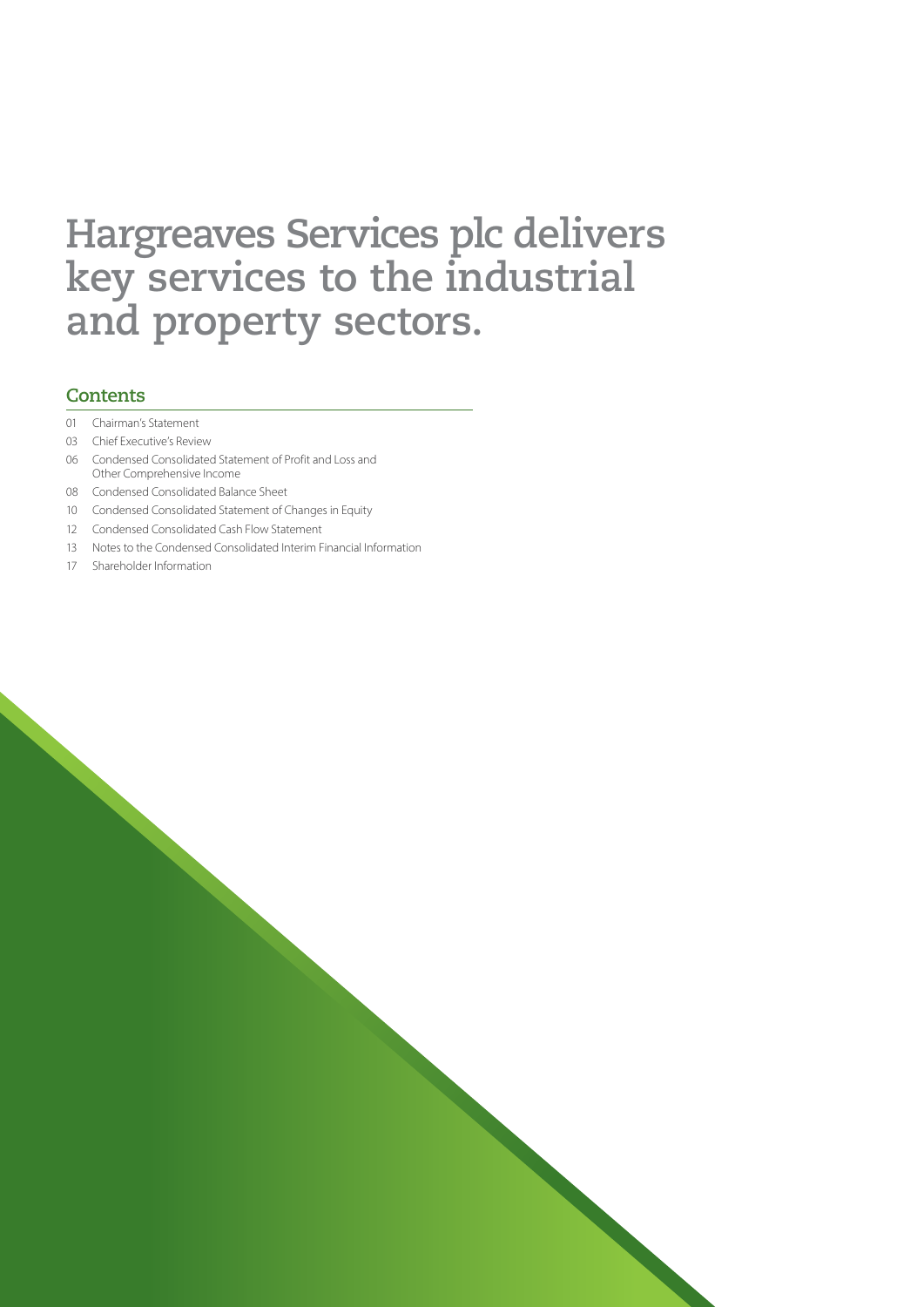**Roger McDowell, Chairman**

The Group has delivered a strong set of results and carries real momentum into the second half of the financial year.



### **Introduction**

I am pleased to be able to report another strong set of results for the Group. Each of the three pillars of the business, being Services, Hargreaves Land and our investment in Germany, now have real momentum behind them and the Group has seen year on year growth in profitability across each business segment.

The last six months have continued to be challenging for many, as the world continues to deal with the impact of the Coronavirus pandemic. Throughout this time, I have been particularly impressed with the dedication and professionalism of our employees and I would like to thank them once again for their support.

### **Momentum**

The first half of this financial year has been a period of demonstrable momentum in each of our businesses. Whilst, the Group's German Joint Venture, Hargreaves Raw Materials Services GmbH ("HRMS") has continued to capitalise on favourable market conditions, it has also delivered sustainable operational improvements within DK Recycling.

The Services business has started work in earnest on HS2, with monthly revenues now over £2m from that contract. The announcement of the successful listing of Tungsten West plc ("TW") has provided further impetus to the business which has a 10 year mining services contract with TW in addition to the right to eight annual payments of £1m, the first of which has been received.

Hargreaves Land has made substantial progress on both the commercial and residential aspects of the Unity Joint Venture. More details are set out below in the Chief Executive's Review. This is in addition to the news that Brockwell Energy Limited, a former subsidiary of the Group, has obtained financial close on an Energy from Waste plant which is to be constructed at our Westfield site. This represents the start of the development of the Group's renewable energy land assets.

### **Results**

As expected, Group Revenue reduced to £76.1m (2020: £92.0m) following the decision to end all material coal related activities in December 2020. The Group's Profit before tax has increased substantially to £10.4m (2020: £1.1m). While the majority of the improvement in profit is attributable to the continued strong performance of HRMS, I note that both the Services and Land businesses have contributed a combined £1.3m of this growth. Basic earnings per share have increased over ninefold to 31.0p (2020: 3.4p). Further information on trading is given in the Chief Executive's Review.

### **Cash and debt**

The Group held net cash of £8.5m on 30 November 2021, compared to a net bank debt position of £8.0m twelve months ago. This improvement was largely due to the decision to exit coal in December 2020, which released a substantial amount of cash from working capital.

The Group has loaned £15m to HRMS in the period to support the German management team to capitalise on strong trading conditions in their specialist markets. This loan will be repaid in the second half of the year.

Total net debt, which includes leasing debt of £11.5m (2020: £12.8m), was £3.0m compared with £20.8m on 30 November 2020. The Board is anticipating net debt (including leasing debt) to be higher at the year end due to the anticipated investment in leased equipment for the HS2 contract, but the quantum is dependent on the timing of delivery. The Group does not expect to have any net bank debt at the year end.

### **Dividend**

The Group's performance has enabled the Board to increase the interim dividend by 3.7% to 2.8p (2020: 2.7p). The interim dividend will be paid on 6 April 2022 to shareholders on the register at 25 February 2022. Subject to HRMS maintaining the requirements of its borrowing arrangements, the Board intends to continue to pass through an additional 12p per share dividend from HRMS to Hargreaves' shareholders annually for the next few years as previously undistributed profits in HRMS are repatriated to the Company. Such additional dividend would be declared and paid alongside any final ordinary dividend following shareholder approval at the 2022 Annual General Meeting.

### **COVID-19**

The Group has traded resiliently throughout the pandemic. The Board does not consider the pandemic to be a material threat to its operations at the present time.

### **Strategy and Shareholder Value**

The Group has developed three strong, defined pillars through which to create, deliver and realise value for shareholders.

### **Services**

The Services business is building a sustainable profit stream through stable term contracts and framework agreements in the Energy, Environmental, Infrastructure and Industrial sectors. The Group currently has over 50 such contracts in place to support the reliability of future performance. The business is concentrated on organic, capital-light growth, with a particular focus on contract selectivity and higher margin activities.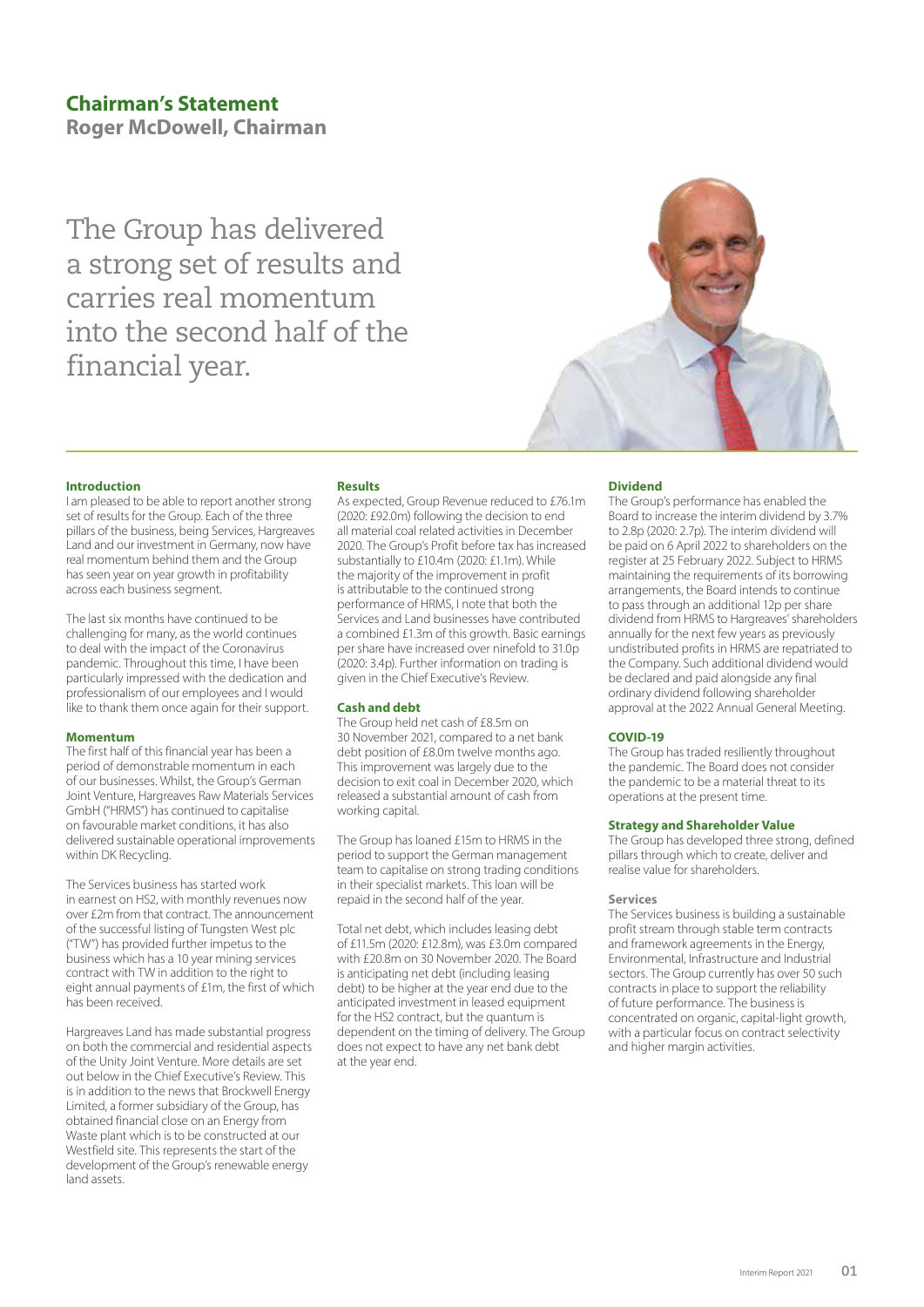## **Chairman's Statement** continued

#### **Hargreaves Land**

This business is focused on maximising the inherent value of its existing portfolio, including Blindwells and Unity, as well as developing a strong pipeline of new opportunities. In addition, the business is now starting to deliver value from its renewable energy land portfolio.

### **HRMS**

This business is continuing to take advantage of strong trading conditions leading to a material increase in the Board's expectations for profits in the current and future years. It is now focused on sustaining an increased level of profitability in DK Recycling following its acquisition in December 2019 and securing contracts to increase the utilisation of its Carbon Pulverisation Plant.

In July 2021, I stated: *"the Board believes that its investment in the HRMS joint venture has the potential to deliver substantial shareholder value in the next few years. The Board considers it likely that HRMS would benefit in due course from being part of a larger, more specialised business and it plans to explore strategic options for HRMS with its professional advisors over the course of the next several months."* Following such discussions and after consultation with the German management team, the Board has decided to continue to support the development of HRMS. The Board believes that the inherent value of HRMS can be most effectively demonstrated by trading successfully through commodity cycles. Over the medium term the Board considers that HRMS will be a material profit and cash generator for the Group and that it has further value opportunities to exploit.

#### **Outlook**

The first six months of the year have been positive for the Group and have built on the back of the strong year ended 31 May 2021. The Group has now moved on from its historic activities and has a clear strategy to create, deliver and realise shareholder value in each of its businesses. The Group has real momentum behind each of its businesses, and the progress made in HRMS has encouraged the Board to increase its expectations materially for the current and future years. I look forward to reporting further progress in the second half of the year.

### **Roger McDowell**

**Chairman** 26 January 2022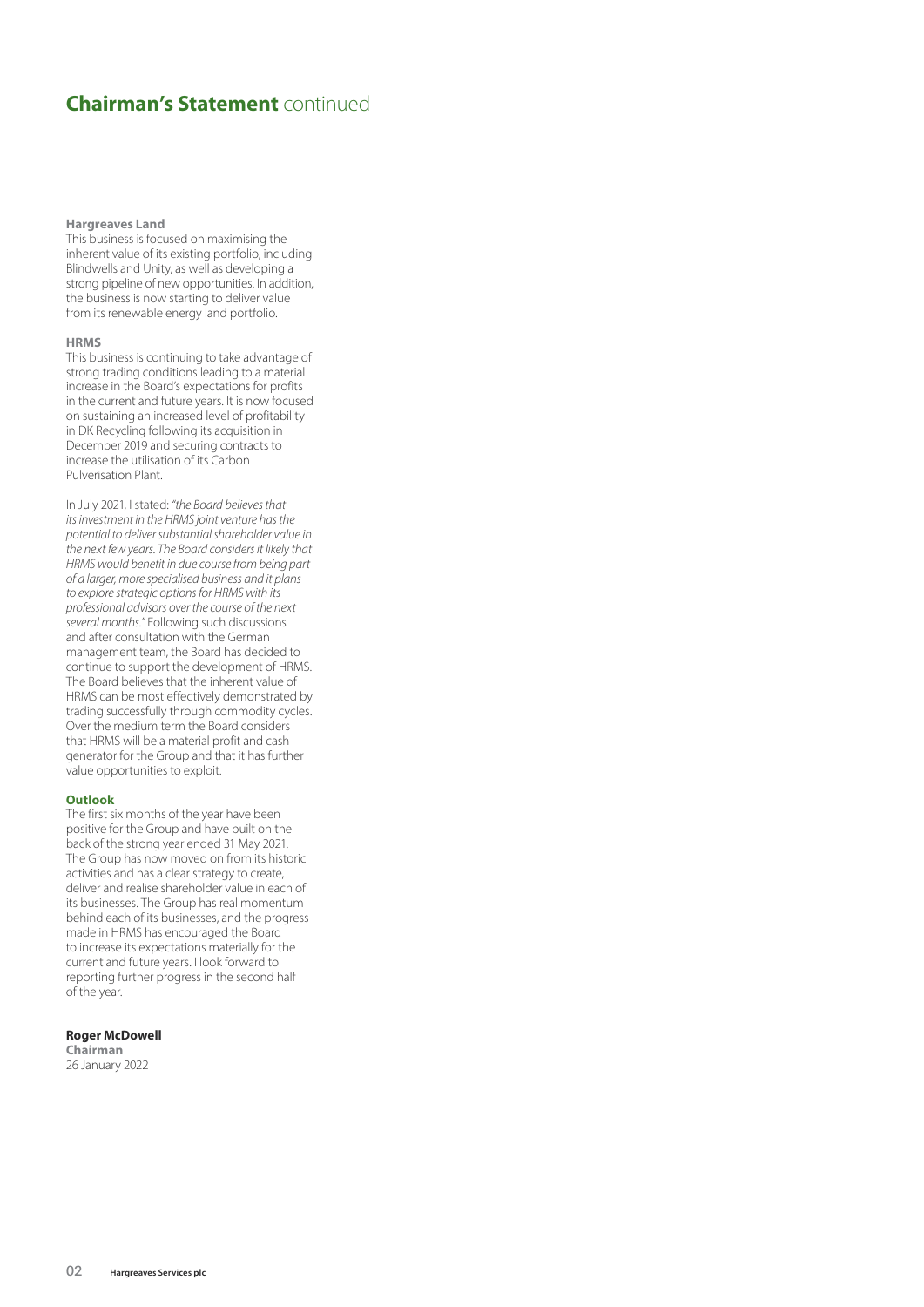### **Chief Executive's Review**

**Gordon Banham, Group Chief Executive**

I am pleased with the growth in profits in our three pillars of Services, Hargreaves Land and HRMS.



| f'm                                 | <b>Services</b> | Land  | <b>HRMS</b> | <b>Central</b><br>Costs | <b>Total</b> |
|-------------------------------------|-----------------|-------|-------------|-------------------------|--------------|
| Revenue (Nov 2021)                  | 70.2            | 5.9   | -           | -                       | 76.1         |
| Revenue (Nov 2020)                  | 899             | 21    |             |                         | 92.0         |
| <b>Profit before Tax (Nov 2021)</b> | 3.1             | 0.5   | 9.0         | (2.2)                   | 10.4         |
| Profit before Tax (Nov 2020)        | 2.1             | (0.1) | 0.9         | (1.8)                   |              |

### **Services**

The Services business recorded revenue of £70.2m (2020: £89.9m) and Profit before tax of £3.1m (2020: £2.1m). The reduction in revenue is due to the cessation of all material coal related activities in December 2020. Growth in Profit before tax is due, in part, to the performance of the Specialist Earthworks business which has seen a contribution from the HS2 contract in the first half compared to minimal activity in the comparative period.

Services has continued to make good progress throughout the first half. It is focused on delivering services to four key market sectors, being Energy, Environmental, Industrial and Infrastructure. In addition to the solid trading performance delivered in the first half, there are two particular factors that I would like to highlight.

### **Hemerdon**

As announced in October 2021, the Board was pleased to note the successful listing of Tungsten West plc ("TW") on AIM. TW are the owners of the large tungsten mine at Hemerdon in Devon and the funds raised by the listing will help to secure the future of the site. This news was important for Hargreaves, because we have an exclusive 10-year mining services contract with TW, which is now expected to commence operations in 2023. As part of this, the Group is entitled to eight annual payments of £1m, the first of which was received in November 2021.

This contract provides a long term and sustainable revenue stream for the Services business in an operation that plays to our key strengths. Credit risk has been mitigated through the agreed contract terms.

### **HS2**

The Group was appointed by the EKFB Joint Venture to carry out the major earthworks on a part of the HS2 project in March 2021 under a £120m contract, however work did not begin in earnest until the current financial year. I am pleased to report that we now have over 100 employees on the project and the monthly run rate for revenue is over £2m. We anticipate the level of activity to grow from the spring of 2022 as the weather improves and we enter the normal earthmoving season.

The Services business continues to be heavily weighted to the second half of the financial year, in terms of both revenue and profit. This is partly due to the recurring annual profile of our operations in Hong Kong, in which major outages generally occur in the second half. In the current year, the weighting of results is also impacted by the timing of works on the HS2 contract.

The UK has seen higher levels of inflation in recent times and with the possibility of further increases this is an area of risk for many businesses. Hargreaves is well insulated against inflation, with many of the term contracts in the Services business having specific escalation clauses to mitigate any increase in underlying delivery costs.

Looking to the medium term, we are growing our environmental offering as we look at the potential for carbon sequestration on former surface mining sites in Scotland as well as continuing to develop the mechanical and electrical engineering business, which provides for better margins and which complements our existing materials handling operations.

There are many reasons to be optimistic about the outlook for the Services business both in the second half of the year and in the medium to long term.

### **Hargreaves Land**

Hargreaves Land recorded revenue of £5.8m  $(2020 \cdot f)$  1m) and a Profit before tax of  $f$ 0.5m (2020: loss of £0.1m) for the period.

Subsequent to the period end, I am pleased to report that completion has been achieved on the 12.9 acre sale at Blindwells to Persimmon for a total consideration of £9.6m payable in three equal annual instalments. This highlights the progress being made on this flagship residential development. To date Hargreaves Land has achieved total completed sales of £18.6m over 26.6 acres. There are a further eight parcels of land remaining to be sold over the next ten years within phase one of the Blindwells project. Phase two represents an additional 110 acres which is currently being promoted through the local plan for a further 1,500 homes, with planning allocated expected in 2027. This provides a solid and reliable base for recurring revenue and profits from Blindwells.

Progress has also been made at the 650 acre Unity Joint Venture. The project has exchanged contracts with Bellway and Harron Homes for the conditional sale of 36 acres of residential land, which will generate an expected revenue for the Joint Venture of £15m, with completion expected in stages commencing in the financial year ending 31 May 2024. In addition to the residential exchange, following the 79 acre sale for the development of a £25m logistics hub announced in April 21, the Joint Venture has secured a £14m enabling works contract to facilitate that development.

This progress provides clear visibility of future cashflows for the Unity Joint Venture. The scheme, which is independently funded, is a long term project and is expected to deliver substantial value to the Group over at least the next 10 years.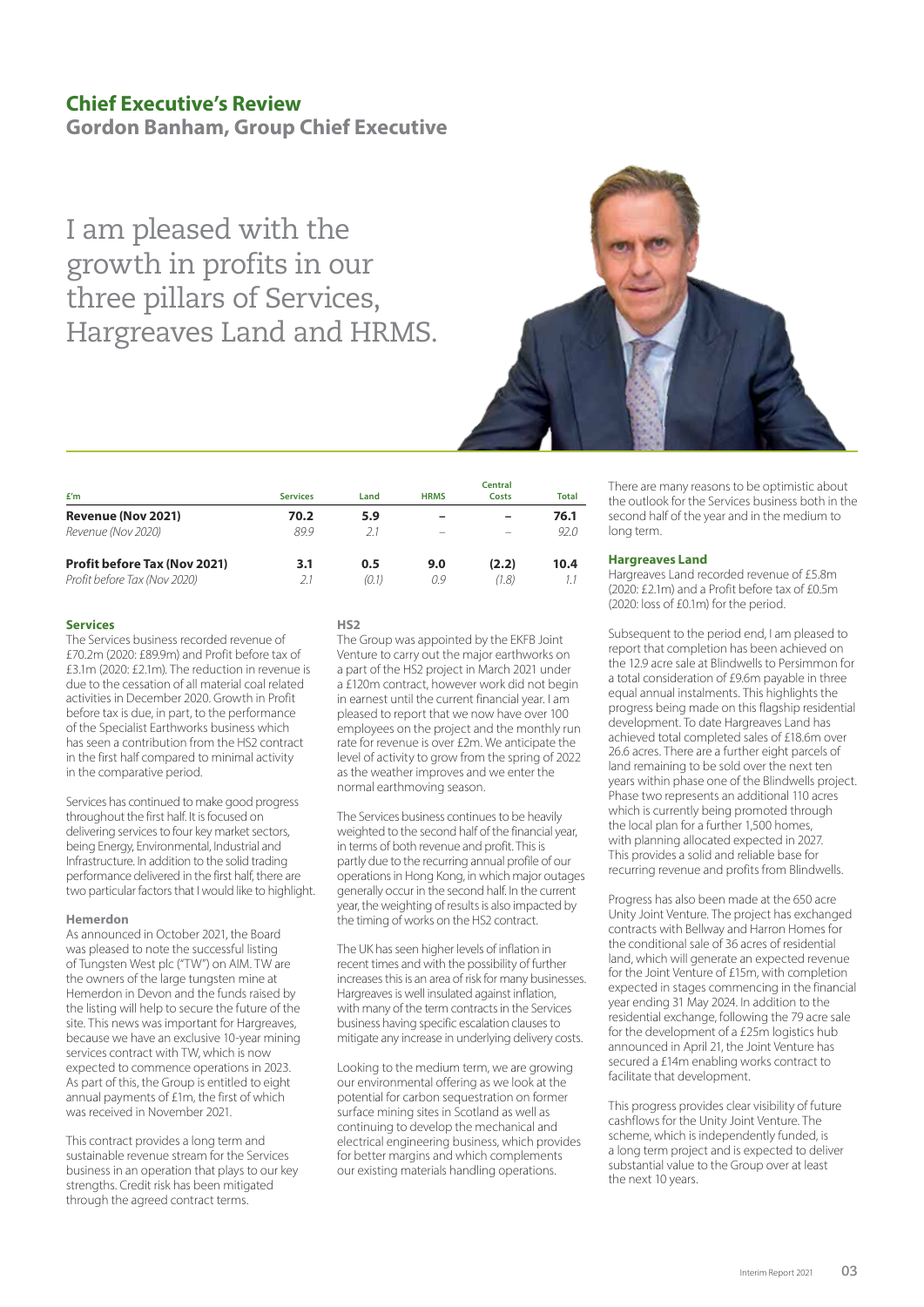### **Chief Executive's Review continued**

In December 2021, the Group noted the successful financial close that was achieved on the Westfield Energy from Waste ("EfW") plant being developed by our former subsidiary Brockwell Energy Limited ("Brockwell"). The immediate impact was the receipt of £2m of deferred consideration from the sale of Brockwell. Additionally, Brockwell has entered into a minimum 35 year index linked lease starting at £105k per annum and growing to £420k per annum following the construction of the plant, but this higher rent will commence no later than 2025.

This also marks the first major step in the delivery of value within the Group's portfolio of renewable energy land assets. There are approximately 100 developable acres at Westfield, and the EfW plant will only occupy 9 acres, allowing for over 90 acres of available space for businesses keen to utilise the cheaper heat and power to be provided by the EfW plant. Additionally, the site has 80 acres allocated for the construction of a 30MW solar farm.

In addition to Westfield, the Group also holds several parcels of land in Scotland, each of which has options to lease wind farms with a total generation capability of 120MW per annum. One of these options to lease was exercised in 2021 by a major international renewable energy company and construction of the wind farm is underway. Further to this a number of agreements are held whereby proposed wind farms with a generation capability of 450MW can only be accessed through land which Hargreaves controls. These wind farms already have planning permission in place and grid connections secured. The Group expects the build out timetables to result in rental returns to the Group commencing after 2024. This specific element of our Hargreaves Land portfolio represents an exciting opportunity for the Group to support the transition to a green economy within the UK, whilst creating and delivering substantial shareholder value.

Hargreaves Land now has offices in Durham, Glasgow and Leeds as the business looks actively to identify new opportunities. The business currently has visibility of a pipeline of commercial projects with a combined GDV of £65m+ focused in Scotland and the North of England and control over land with the potential for 600 residential homes.

### **Investment in HRMS**

HRMS recorded a post tax profit of £9.0m (2020: £0.9m) for the six months ended 30 November 2021. Profitability has increased in each aspect of the operation, Minerals Trading, the Carbon Pulverisation Plant ("CPP") and DK Recycling. This improvement in profit follows on from the strong results seen in the second half of the year ended 31 May 2021.

The minerals trading business has always been skilled in adapting to market conditions and has again delivered excellent results. The business trades in pig iron, ferroalloys and other speciality minerals. Volumes traded in the first six months of the financial year were 750kt across all products, compared with 415kt in the comparative period. In addition to the increased volumes, margin has also improved, particularly on sales of pig iron, which have seen a sustained increase in pricing throughout the period. As pricing and volumes have increased, so has the demand for working capital within HRMS. To support HRMS in capitalising on the current market conditions, Hargreaves has provided a temporary £15m loan which is due for repayment in the second half.

As previously reported, the CPP is now commissioned and producing product for DK Recycling as well as trial product for other potential customers. The CPP can produce 400kt of pulverised carbon when at full capacity. The plant is on course to produce approximately 100kt in the current financial year. As the business secures orders for the remaining capacity, I expect to see progressive growth in sustainable profits from the CPP over the next few years.

The third element of HRMS, DK Recycling, has also made a substantial contribution to the Group as it has benefited from strong pig iron and zinc commodity prices. The plant takes around 500kt of waste material from the steel manufacturing industry in Germany and recycles it into 285kt of pig iron and approximately 6kt of zinc per annum. That waste material would otherwise go to landfill. Some of the current level of profitability has been driven by the strong zinc and pig iron prices DK is experiencing and to provide greater security over future revenue, forward positions have been taken to hedge 40% of the projected zinc sales for the next 12 months. Additionally, the German management team is now confident that they have created a sustainable level of operational improvement following the acquisition of DK in December 2019.

### **ESG**

The Annual Report for the year ended 31 May 2021 noted that the Group had established a Cross-Business Working Group ("ESG Group") to assess procedures, review methods and identify goals to ensure the business is informed, educated and can act on its ongoing ESG responsibilities. The ESG Group reports quarterly to the Audit & Risk Committee on its progress and its findings will continue to form an integral part of future annual reports and investor presentations.

#### **Environmental**

Hargreaves is looking to develop various business initiatives in response to climate change including potentially establishing carbon sequestration on former surface mining sites and providing opportunities for Energy from Waste plants and Wind Farms to be operated from appropriate sites controlled by the Group. One of the key activities of Hargreaves Land is the redevelopment of brownfield sites to bring them back into productive use for both residential and employment purposes. Over 1,200 acres of such land is currently being redeveloped by the Group. Such developments also feature the creation of new ecological habitats that enhance and expand biodiversity.

#### **Social**

The Group is working with a mental health specialist to train identified individuals as Mental Health First Aiders. In addition, the Group provides an Employee Assistance Programme which offers confidential support, counselling and advice, alongside a 24/7 freephone helpline for employees and their families to help support their mental health and wellbeing. The Group has also established a Corporate Social Responsibility fund which supports charities, as well as local groups and initiatives that employees are actively involved with.

### **Governance**

The Company is committed to maintaining high standards of corporate governance and has adopted the Quoted Companies Alliance Corporate Governance Code. The Board will continue to develop its governance arrangements particularly in respect of environmental and social issues, including any changes required as a result of the requirements of the Taskforce on Climaterelated Financial Disclosures.

#### **Summary**

I am pleased with the strong results delivered in the first half with growth in profits in our three pillars of Services, Hargreaves Land and HRMS.

With over 50 term contracts and framework agreements in place and over 85% of Services revenue secured for the current financial year, the opportunities which are within sight in Services at both Hemerdon and HS2 point to substantial further growth. The recent announcements of progress at Blindwells, Unity and Westfield combined with the opportunities within the renewable energy land portfolio demonstrate the reliable income streams I expect from Hargreaves Land in the coming years. Finally, at HRMS, the sustainable improvements being delivered at both the CPP and DK Recycling together with their ability to capitalise on trading opportunities lead me to believe that HRMS will continue to be a substantial contributor of profits to the Group.

### **Gordon Banham**

**Group Chief Executive** 26 January 2022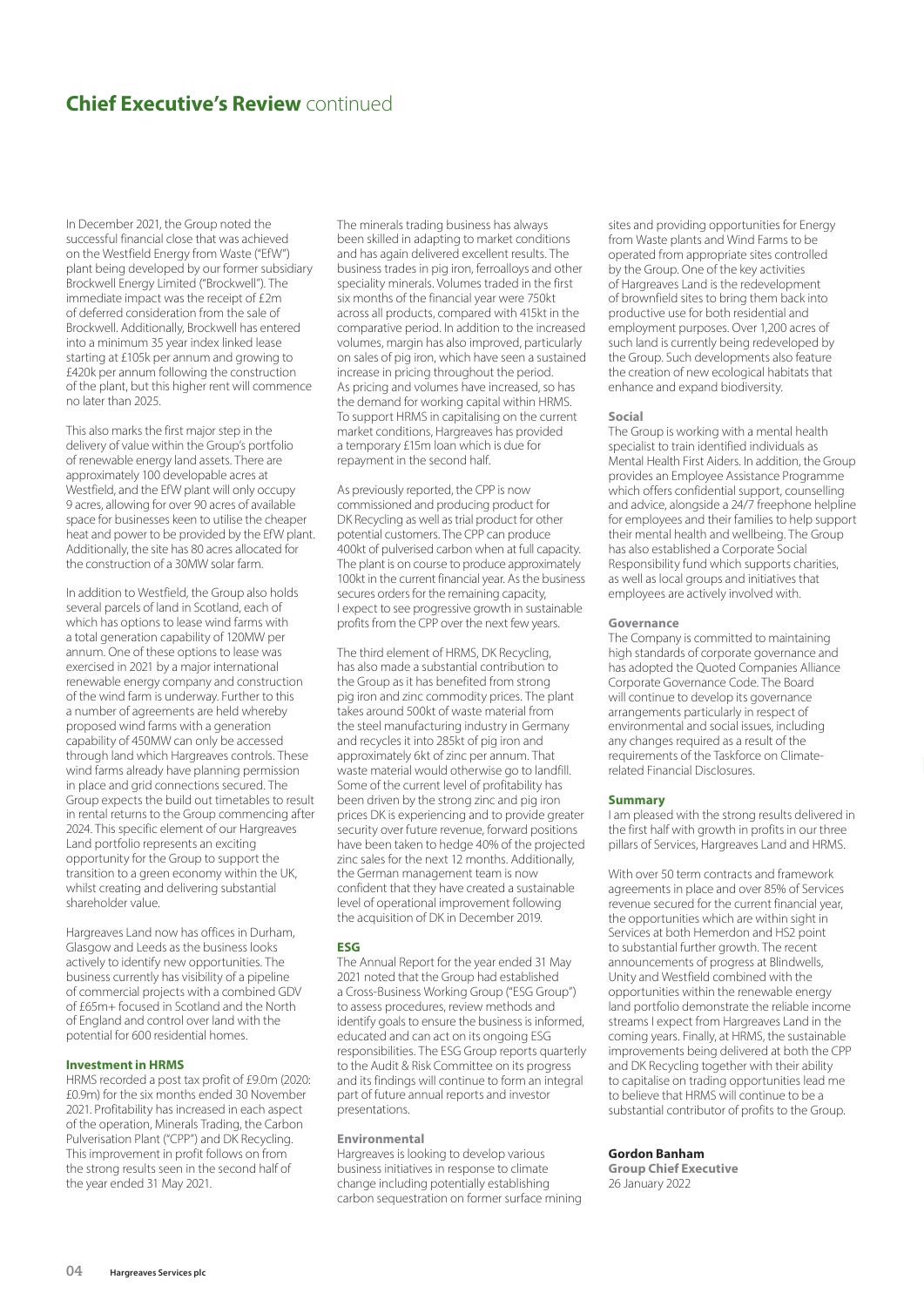### **Financial Statements**

- 06 Condensed Consolidated Statement of Profit and Loss and Other Comprehensive Income
- 08 Condensed Consolidated Balance Sheet
- 10 Condensed Consolidated Statement of Changes in Equity
- 12 Condensed Consolidated Cash Flow Statement
- 13 Notes to the Condensed Consolidated Interim Financial Information
- 17 Shareholder Information

 $\overline{\phantom{a}}$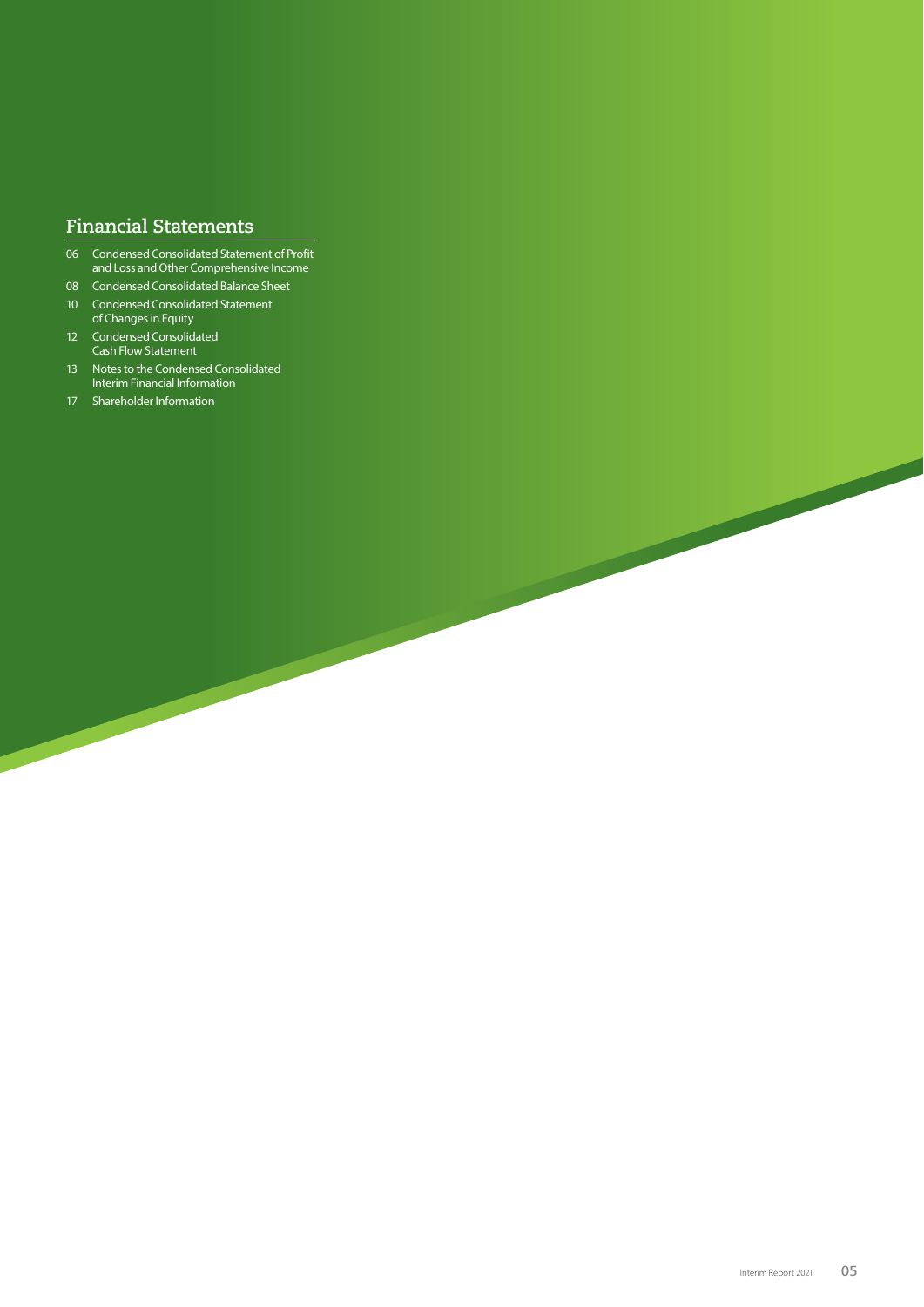## **Condensed Consolidated Statement of Profit and Loss and Other Comprehensive Income**

|                                                                                                                            | <b>Note</b> | <b>Unaudited</b><br>six months ended<br><b>30 November</b><br>2021<br>£000 | <b>Unaudited</b><br>six months ended<br><b>30 November</b><br>2020<br>£000 | <b>Audited</b><br>year ended<br>31 May<br>2021<br>£000 |
|----------------------------------------------------------------------------------------------------------------------------|-------------|----------------------------------------------------------------------------|----------------------------------------------------------------------------|--------------------------------------------------------|
| <b>Revenue</b>                                                                                                             |             | 76,082                                                                     | 92,041                                                                     | 204,796                                                |
| Cost of sales                                                                                                              |             | (64, 196)                                                                  | (80,463)                                                                   | (181, 453)                                             |
| <b>Gross profit</b>                                                                                                        |             | 11,886                                                                     | 11,578                                                                     | 23,343                                                 |
| Other operating income                                                                                                     |             | 542                                                                        | 1,045                                                                      | 3,821                                                  |
| Administrative expenses                                                                                                    |             | (11, 369)                                                                  | (11,755)                                                                   | (29, 234)                                              |
| <b>Operating profit/(loss)</b>                                                                                             |             | 1,059                                                                      | 868                                                                        | (2,070)                                                |
| Operating profit (before exceptional items and amortisation)                                                               |             | 1,059                                                                      | 868                                                                        | 4,751                                                  |
| Exceptional items                                                                                                          | 5           |                                                                            |                                                                            | (2,186)                                                |
| Amortisation and impairment of intangible assets                                                                           |             |                                                                            |                                                                            | (4,635)                                                |
| <b>Operating profit/(loss)</b>                                                                                             |             | 1,059                                                                      | 868                                                                        | (2,070)                                                |
| Finance income                                                                                                             |             | 361                                                                        | 183                                                                        | 646                                                    |
| Finance expense                                                                                                            |             | (292)                                                                      | (911)                                                                      | (1,882)                                                |
| Share of profit in joint ventures (net of tax)                                                                             | 9           | 9,269                                                                      | 944                                                                        | 17,680                                                 |
| <b>Profit before tax</b>                                                                                                   |             | 10,397                                                                     | 1,084                                                                      | 14,374                                                 |
| Taxation                                                                                                                   | 6           | (386)                                                                      | (26)                                                                       | 2,032                                                  |
| <b>Profit for the period</b>                                                                                               |             | 10,011                                                                     | 1,058                                                                      | 16,406                                                 |
| Other comprehensive income/(expense)                                                                                       |             |                                                                            |                                                                            |                                                        |
| Items that will not be reclassified to profit or loss                                                                      |             |                                                                            |                                                                            |                                                        |
| Remeasurements of defined benefit pension plans<br>Tax recognised on items that will not be reclassified to profit or loss |             |                                                                            |                                                                            | 1,956<br>(319)                                         |
| Items that are or may be reclassified subsequently to profit or loss                                                       |             |                                                                            |                                                                            |                                                        |
| Foreign exchange translation differences                                                                                   |             | 45                                                                         | (703)                                                                      | (1,806)                                                |
| Effective portion of changes in fair value of cash flow hedges                                                             |             | 35                                                                         | 194                                                                        | 136                                                    |
| Tax recognised on items that are or may be reclassified subsequently to profit or loss                                     |             | (7)                                                                        | (37)                                                                       | (25)                                                   |
| Other comprehensive income/(expense) for the period, net of tax                                                            |             | 73                                                                         | (546)                                                                      | (58)                                                   |
| Total comprehensive income for the period                                                                                  |             | 10,084                                                                     | 512                                                                        | 16,348                                                 |
| Profit/(loss) attributable to:                                                                                             |             |                                                                            |                                                                            |                                                        |
| Equity holders of the company                                                                                              |             | 10,029                                                                     | 1,085                                                                      | 16,426                                                 |
| Non-controlling interest                                                                                                   |             | (18)                                                                       | (27)                                                                       | (20)                                                   |
| <b>Profit for the period</b>                                                                                               |             | 10,011                                                                     | 1,058                                                                      | 16,406                                                 |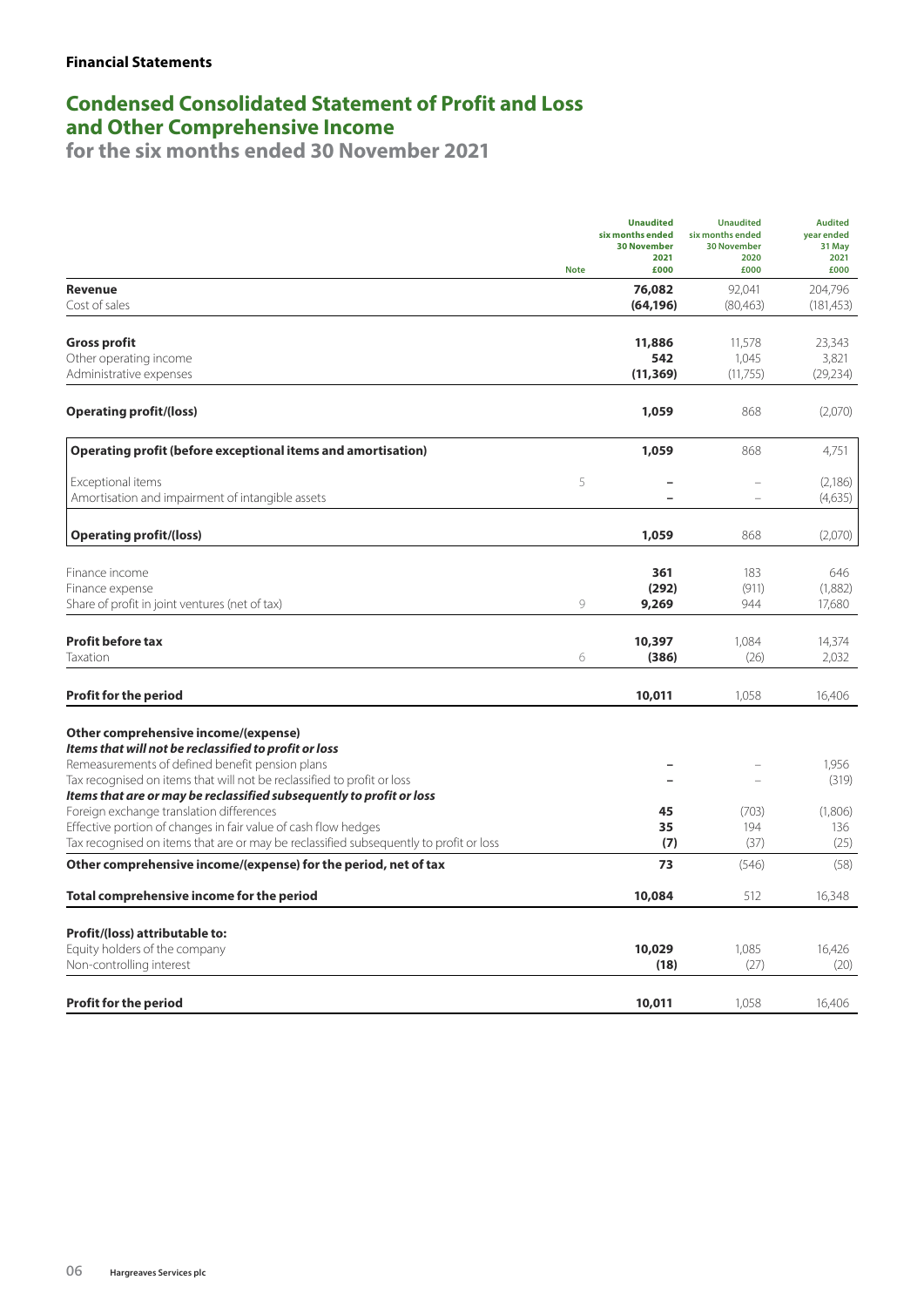## **Condensed Consolidated Statement of Profit and Loss and Other Comprehensive Income**

**for the six months ended 30 November 2021** continued

|                                                                      | <b>Note</b> | <b>Unaudited</b><br>six months ended<br><b>30 November</b><br>2021<br>£000 | <b>Unaudited</b><br>six months ended<br><b>30 November</b><br>2020<br>£000 | <b>Audited</b><br>year ended<br>31 May<br>2021<br>£000 |
|----------------------------------------------------------------------|-------------|----------------------------------------------------------------------------|----------------------------------------------------------------------------|--------------------------------------------------------|
| Total comprehensive income/(expense) for the period attributable to: |             |                                                                            |                                                                            |                                                        |
| Equity holders of the company                                        |             | 10,102                                                                     | 539                                                                        | 16,368                                                 |
| Non-controlling interest                                             |             | (18)                                                                       | (27)                                                                       | (20)                                                   |
| Total comprehensive income for the period                            |             | 10,084                                                                     | 512                                                                        | 16,348                                                 |
|                                                                      |             |                                                                            |                                                                            |                                                        |
| <b>GAAP</b> measures                                                 |             |                                                                            |                                                                            |                                                        |
| Basic earnings per share (pence)                                     | 8           | 31.04                                                                      | 3.36                                                                       | 50.84                                                  |
| Diluted earnings per share (pence)                                   | 8           | 30.15                                                                      | 3.26                                                                       | 49.38                                                  |
| <b>Non-GAAP measures</b>                                             |             |                                                                            |                                                                            |                                                        |
| Basic underlying earnings per share (pence)                          | 8           | 31.04                                                                      | 3.36                                                                       | 70.66                                                  |
| Diluted underlying earnings per share (pence)                        | 8           | 30.15                                                                      | 3.26                                                                       | 68.64                                                  |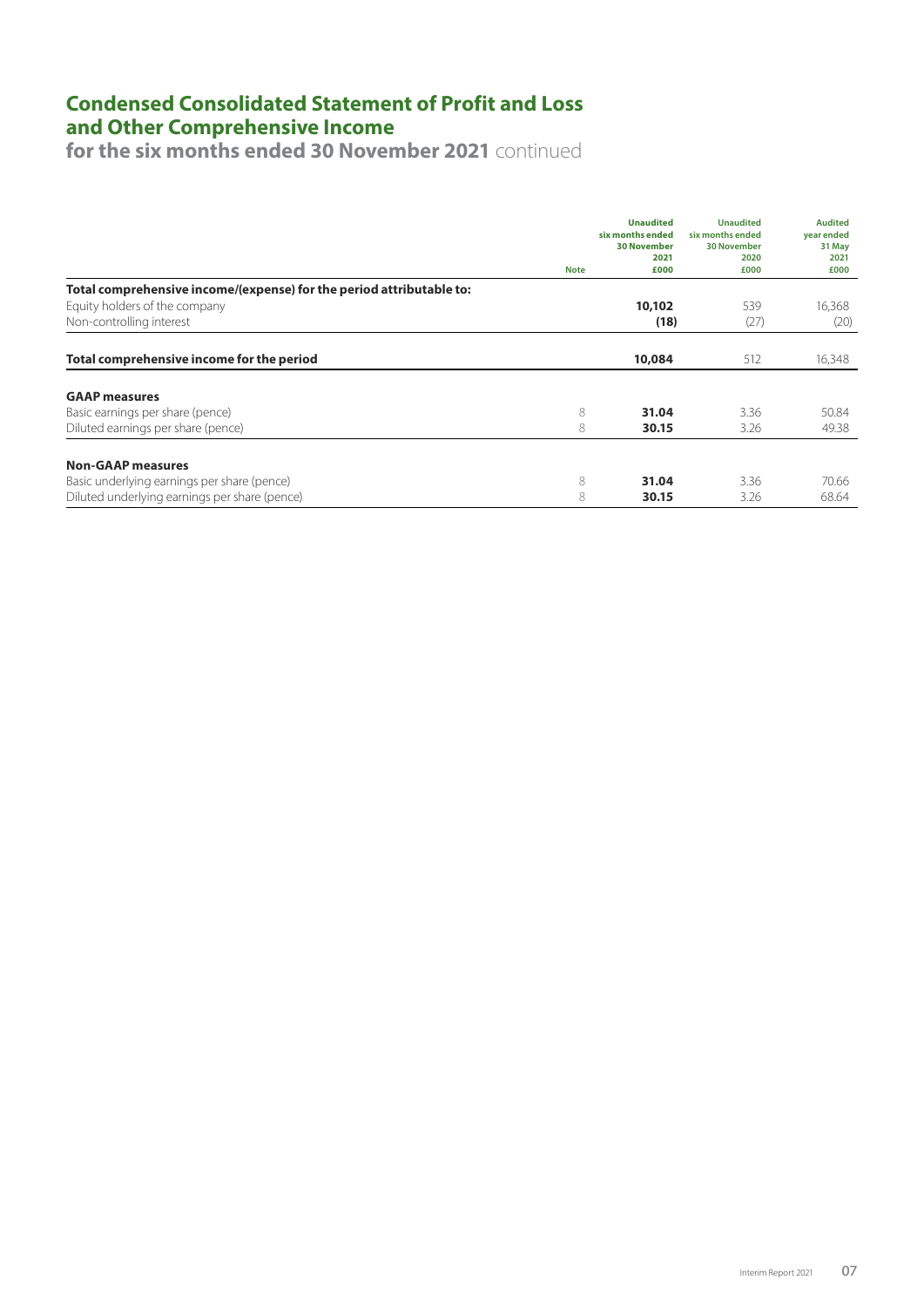## **Condensed Consolidated Balance Sheet**

**as at 30 November 2021**

|                                              | <b>Unaudited</b><br><b>30 November</b><br>2021<br>£000 | <b>Unaudited</b><br><b>30 November</b><br>2020<br>£000 | <b>Audited</b><br>31 May<br>2021<br>£000 |
|----------------------------------------------|--------------------------------------------------------|--------------------------------------------------------|------------------------------------------|
| <b>Non-current assets</b>                    |                                                        |                                                        |                                          |
| Property, plant and equipment                | 11,995                                                 | 12,180                                                 | 13,806                                   |
| Right of use assets                          | 15,040                                                 | 14,932                                                 | 13,776                                   |
| Investment property                          | 7,286                                                  | 9,147                                                  | 7,607                                    |
| Intangible assets including goodwill         | 4,824                                                  | 9,415                                                  | 4,824                                    |
| Investments in joint ventures                | 39,873                                                 | 14,705                                                 | 31,187                                   |
| Deferred tax assets                          | 9,662                                                  | 8,074                                                  | 10,084                                   |
| Retirement benefit surplus                   | 3,600                                                  | $\overline{\phantom{0}}$                               | 2,911                                    |
|                                              | 92,280                                                 | 68,453                                                 | 84,195                                   |
| <b>Current assets</b>                        |                                                        |                                                        |                                          |
| Other financial assets                       | 2                                                      | 33                                                     | 2                                        |
| Inventories                                  | 31,117                                                 | 58,583                                                 | 27,168                                   |
| Trade and other receivables                  | 87,102                                                 | 78,462                                                 | 78,260                                   |
| Income tax asset                             | 629                                                    | 492                                                    | 59                                       |
| Contract assets                              | 2,667                                                  | 8,468                                                  | 1,720                                    |
| Cash and cash equivalents                    | 8,509                                                  | 4,820                                                  | 28,303                                   |
|                                              | 130,026                                                | 150,858                                                | 135,512                                  |
| <b>Total assets</b>                          | 222,306                                                | 219,311                                                | 219,707                                  |
|                                              |                                                        |                                                        |                                          |
| <b>Non-current liabilities</b>               |                                                        |                                                        |                                          |
| Other Interest-bearing loans and borrowings  | (8, 354)                                               | (9,423)                                                | (8,586)                                  |
| Retirement benefit obligations<br>Provisions | (2,831)<br>$\overline{\phantom{0}}$                    | (2,890)<br>(526)                                       | (2,867)<br>(2,495)                       |
|                                              |                                                        |                                                        |                                          |
|                                              | (11, 185)                                              | (12,839)                                               | (13,948)                                 |
| <b>Current liabilities</b>                   |                                                        |                                                        |                                          |
| Other Interest-bearing loans and borrowings  | (3, 192)                                               | (16, 220)                                              | (3,179)                                  |
| Trade and other payables                     | (52, 714)                                              | (52, 242)                                              | (53, 334)                                |
| Provisions                                   | (6,021)                                                | (8,780)                                                | (4,907)                                  |
| Other financial liabilities                  | (7)                                                    | (17)                                                   | (43)                                     |
|                                              | (61, 934)                                              | (77,259)                                               | (61, 463)                                |
| <b>Total liabilities</b>                     | (73, 119)                                              | (90,098)                                               | (75, 411)                                |
| Net assets                                   | 149,187                                                | 129,213                                                | 144,296                                  |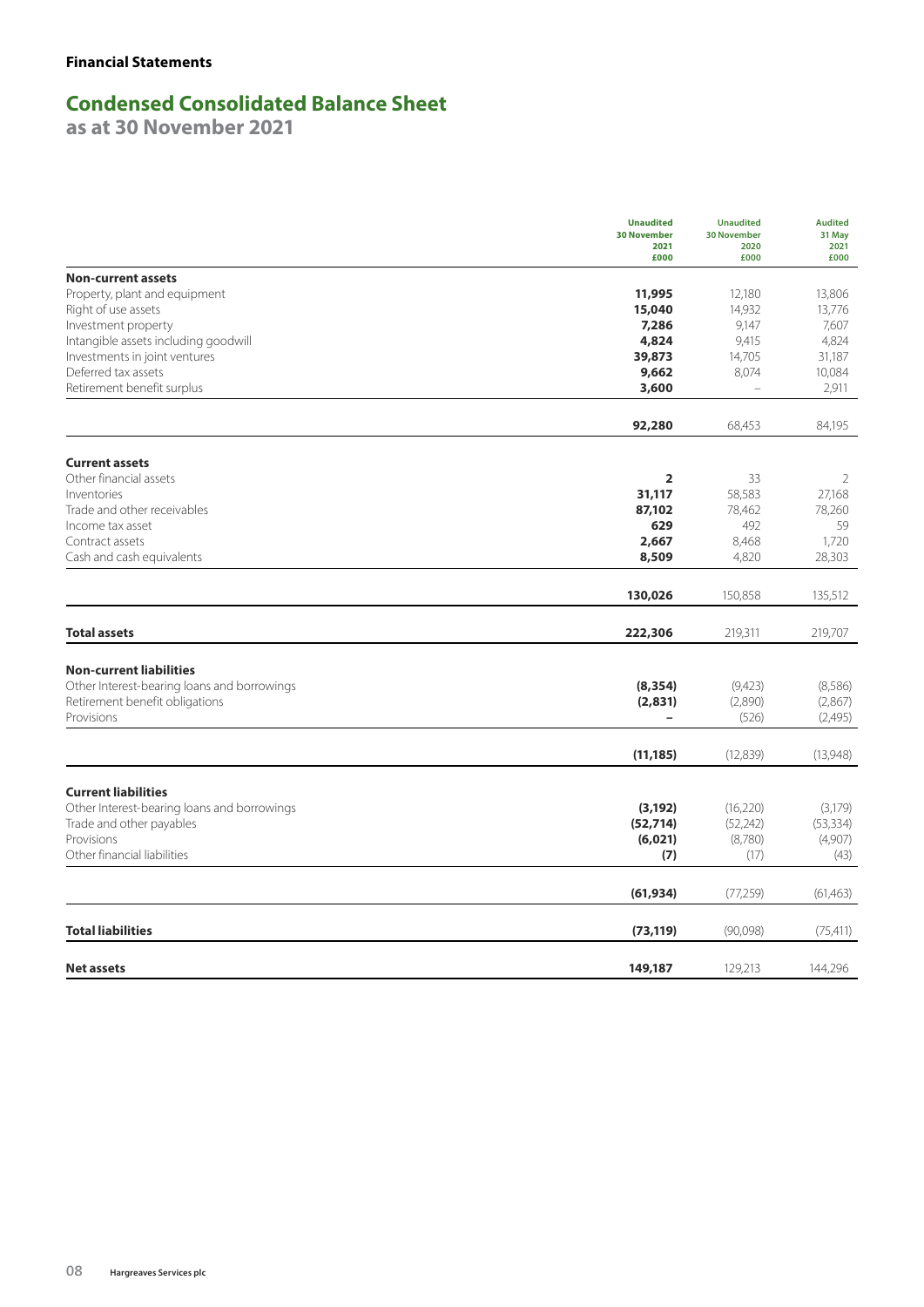## **Condensed Consolidated Balance Sheet**

**as at 30 November 2021** continued

|                                                     | <b>Unaudited</b><br><b>30 November</b><br>2021<br>£000 | <b>Unaudited</b><br><b>30 November</b><br>2020<br>£000 | <b>Audited</b><br>31 May<br>2021<br>£000 |
|-----------------------------------------------------|--------------------------------------------------------|--------------------------------------------------------|------------------------------------------|
| Equity attributable to equity holders of the parent |                                                        |                                                        |                                          |
| Share capital                                       | 3,314                                                  | 3,314                                                  | 3,314                                    |
| Share premium                                       | 73,955                                                 | 73,955                                                 | 73,955                                   |
| Other reserves                                      | 211                                                    | 211                                                    | 211                                      |
| Translation reserve                                 | (2,087)                                                | (1,029)                                                | (2, 132)                                 |
| Merger reserve                                      | 1,022                                                  | 1,022                                                  | 1,022                                    |
| Hedging reserve                                     | 313                                                    | 331                                                    | 285                                      |
| Capital redemption reserve                          | 1,530                                                  | 1,530                                                  | 1,530                                    |
| Share-based payment reserve                         | 1,818                                                  | 1,561                                                  | 1,680                                    |
| Retained earnings                                   | 69,139                                                 | 48,335                                                 | 64,441                                   |
|                                                     | 149,215                                                | 129,230                                                | 144,306                                  |
| <b>Non-controlling interest</b>                     | (28)                                                   | (17)                                                   | (10)                                     |
| <b>Total equity</b>                                 | 149,187                                                | 129,213                                                | 144,296                                  |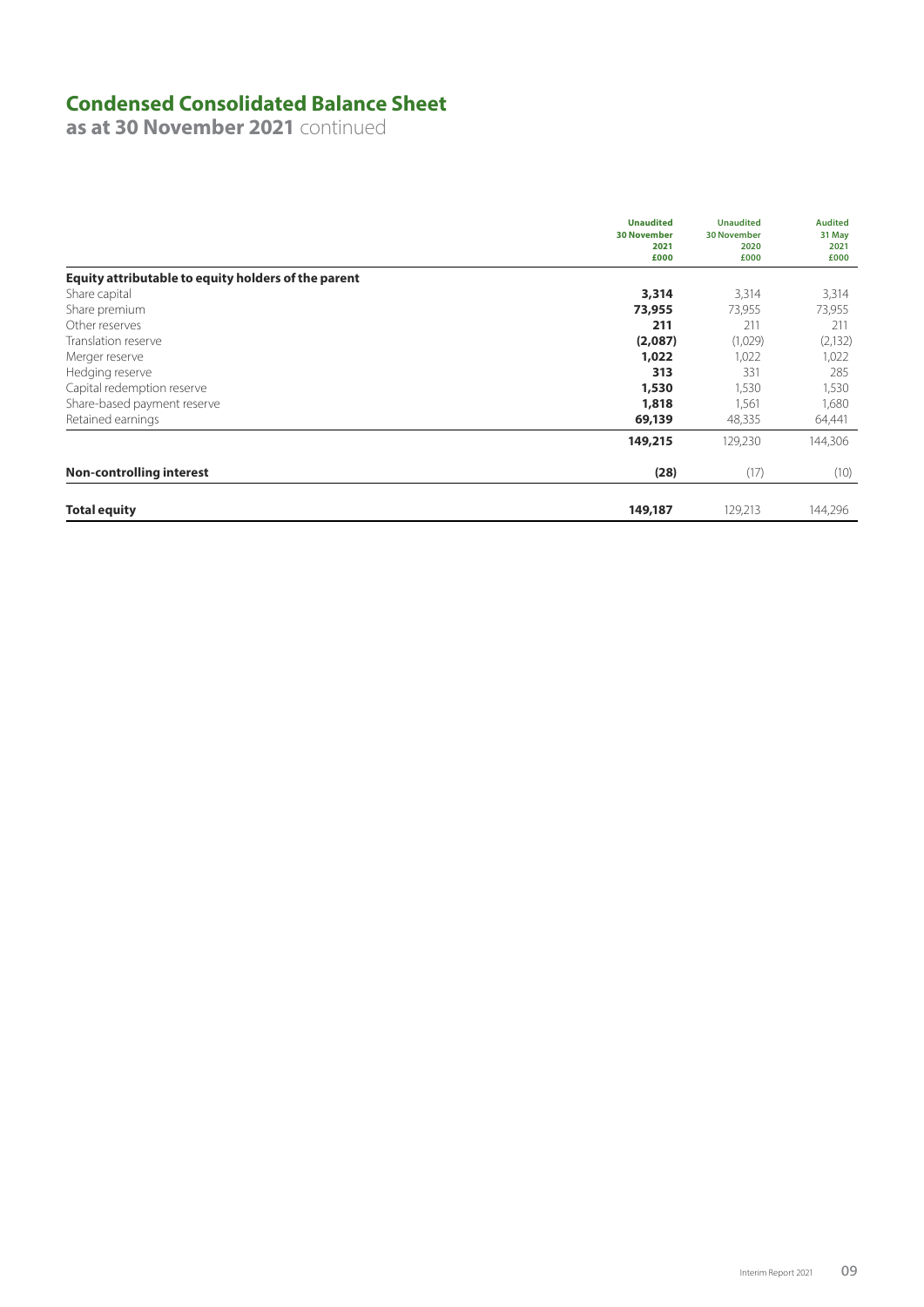### **Financial Statements**

### **Condensed Consolidated Statement of Changes in Equity**

|                                                                                                 | <b>Share</b><br>capital<br>£000 | <b>Share</b><br>premium<br>£000 | <b>Translation</b><br>reserve<br>£000 | <b>Hedging</b><br>reserve<br>£000 | Other<br>reserves<br>£000 | <b>Capital</b><br>redemption<br>reserve<br>£000 | <b>Merger</b><br>reserve<br>£000 | Share-<br>based<br>payment<br>reserve<br>£000 | <b>Retained</b><br>earnings<br>£000 | <b>Total</b><br>parent<br>equity<br>£000 | Non-<br>controlling<br>interest<br>£000 | <b>Total</b><br><b>Equity</b><br>£000 |
|-------------------------------------------------------------------------------------------------|---------------------------------|---------------------------------|---------------------------------------|-----------------------------------|---------------------------|-------------------------------------------------|----------------------------------|-----------------------------------------------|-------------------------------------|------------------------------------------|-----------------------------------------|---------------------------------------|
| Balance at 1 June 2020                                                                          | 3,314                           | 73,955                          | (326)                                 | 174                               | 211                       | 1,530                                           | 1,022                            | 1,462                                         |                                     | 48,703 130,045                           |                                         | 10 130,055                            |
| <b>Total comprehensive income</b><br>and expense for the period<br>Profit/(loss) for the period |                                 |                                 |                                       |                                   |                           |                                                 |                                  |                                               | 1,085                               | 1,085                                    | (27)                                    | 1,058                                 |
| <b>Other comprehensive</b><br>(expense)/income<br>Foreign exchange translation                  |                                 |                                 |                                       |                                   |                           |                                                 |                                  |                                               |                                     |                                          |                                         |                                       |
| differences                                                                                     |                                 |                                 | (703)                                 |                                   |                           |                                                 |                                  |                                               |                                     | (703)                                    |                                         | (703)                                 |
| Effective portion of changes in<br>fair value of cash flow hedges<br>Tax recognised on other    |                                 |                                 | $\overline{\phantom{0}}$              | 194                               |                           |                                                 |                                  |                                               |                                     | 194                                      |                                         | 194                                   |
| comprehensive income                                                                            |                                 |                                 | $\overline{\phantom{0}}$              | (37)                              |                           |                                                 |                                  |                                               |                                     | (37)                                     |                                         | (37)                                  |
| Total other comprehensive<br>(expense)/income                                                   |                                 |                                 | (703)                                 | 157                               |                           |                                                 |                                  |                                               |                                     | (546)                                    |                                         | (546)                                 |
| <b>Total comprehensive income</b><br>and expense for the period                                 |                                 |                                 | (703)                                 | 157                               |                           |                                                 |                                  |                                               | 1,085                               | 539                                      | (27)                                    | 512                                   |
| <b>Transactions with owners</b><br>recorded directly in equity<br>Equity settled share-based    |                                 |                                 |                                       |                                   |                           |                                                 |                                  |                                               |                                     |                                          |                                         |                                       |
| payment transactions<br>Dividends paid                                                          |                                 |                                 |                                       |                                   |                           |                                                 |                                  | 99<br>$\qquad \qquad -$                       | (1,453)                             | 99<br>(1,453)                            |                                         | 99<br>(1,453)                         |
| <b>Total contributions by and</b><br>distributions to owners                                    |                                 |                                 |                                       |                                   |                           |                                                 |                                  | 99                                            | (1,453)                             | (1, 354)                                 |                                         | (1, 354)                              |
| Balance at 30 November 2020 3,314 73,955                                                        |                                 |                                 | (1,029)                               | 331                               | 211                       | 1,530                                           | 1,022                            |                                               |                                     | 1,561 48,335 129,230                     |                                         | $(17)$ 129,213                        |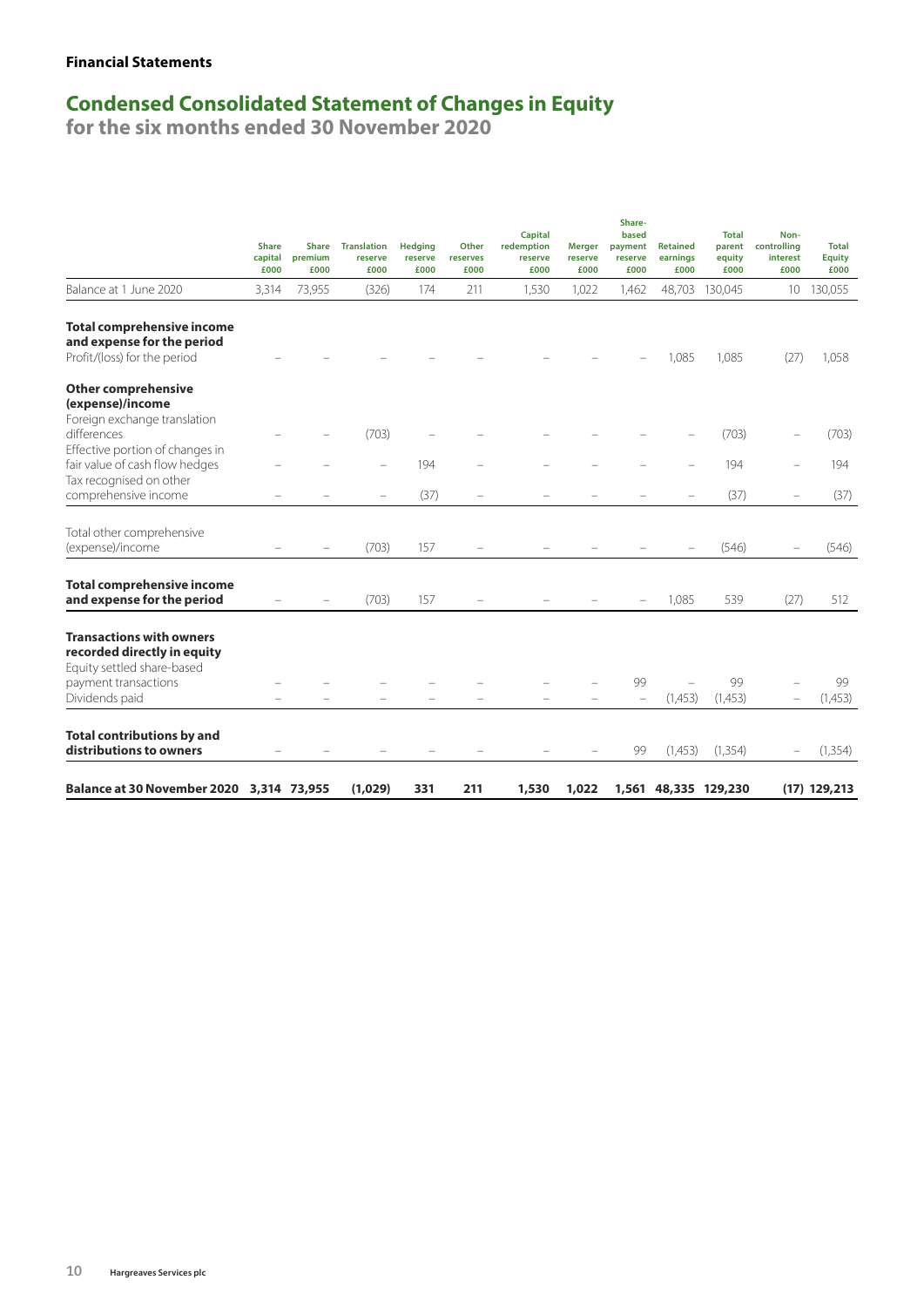### **Condensed Consolidated Statement of Changes in Equity**

|                                                                                                 | <b>Share</b><br>capital<br>£000 | <b>Share</b><br>premium<br>£000 | <b>Translation</b><br>reserve<br>£000 | <b>Hedging</b><br>reserve<br>£000 | Other<br>reserves<br>£000 | <b>Capital</b><br>redemption<br>reserve<br>£000 | <b>Merger</b><br>reserve<br>£000 | Share-<br>based<br>payment<br>reserve<br>£000 | <b>Retained</b><br>earnings<br>£000 | <b>Total</b><br>parent<br>equity<br>£000 | Non-<br>controlling<br>interest<br>£000 | <b>Total</b><br><b>Equity</b><br>£000 |
|-------------------------------------------------------------------------------------------------|---------------------------------|---------------------------------|---------------------------------------|-----------------------------------|---------------------------|-------------------------------------------------|----------------------------------|-----------------------------------------------|-------------------------------------|------------------------------------------|-----------------------------------------|---------------------------------------|
| Balance at 1 June 2021                                                                          | 3,314                           | 73,955                          | (2, 132)                              | 285                               | 211                       | 1,530                                           | 1,022                            | 1,680                                         |                                     | 64,441 144,306                           |                                         | $(10)$ 144,296                        |
| <b>Total comprehensive income</b><br>and expense for the period<br>Profit/(loss) for the period |                                 |                                 |                                       |                                   |                           |                                                 |                                  |                                               | 10,029                              | 10,029                                   | (18)                                    | 10,011                                |
| <b>Other comprehensive</b><br>income/(expense)                                                  |                                 |                                 |                                       |                                   |                           |                                                 |                                  |                                               |                                     |                                          |                                         |                                       |
| Foreign exchange translation<br>differences                                                     |                                 |                                 | 45                                    |                                   |                           |                                                 |                                  |                                               |                                     | 45                                       |                                         | 45                                    |
| Effective portion of changes in<br>fair value of cash flow hedges<br>Tax recognised on other    |                                 |                                 |                                       | 35                                |                           |                                                 |                                  |                                               |                                     | 35                                       |                                         | 35                                    |
| comprehensive income                                                                            |                                 |                                 |                                       | (7)                               |                           |                                                 |                                  |                                               |                                     | (7)                                      |                                         | (7)                                   |
| Total other comprehensive<br>income                                                             |                                 |                                 | 45                                    | 28                                |                           |                                                 |                                  |                                               |                                     | 73                                       |                                         | 73                                    |
| <b>Total comprehensive income</b><br>and expense for the period                                 |                                 |                                 | 45                                    | 28                                |                           |                                                 |                                  | $\overline{\phantom{0}}$                      | 10,029                              | 10,102                                   | (18)                                    | 10,084                                |
| <b>Transactions with owners</b><br>recorded directly in equity<br>Equity settled share-based    |                                 |                                 |                                       |                                   |                           |                                                 |                                  |                                               |                                     |                                          |                                         |                                       |
| payment transactions<br>Dividends paid                                                          |                                 |                                 |                                       |                                   |                           |                                                 |                                  | 138<br>$\overline{\phantom{0}}$               | (5, 331)                            | 138<br>(5, 331)                          |                                         | 138<br>(5, 331)                       |
| <b>Total contributions by and</b><br>distributions to owners                                    |                                 |                                 |                                       |                                   |                           |                                                 |                                  |                                               | (5, 331)                            | (5, 193)                                 |                                         | (5, 193)                              |
| Balance at 30 November 2021 3,314 73,955                                                        |                                 |                                 | (2,087)                               | 313                               | 211                       | 1,530                                           | 1,022                            |                                               |                                     | 1,818 69,139 149,215                     |                                         | $(28)$ 149,187                        |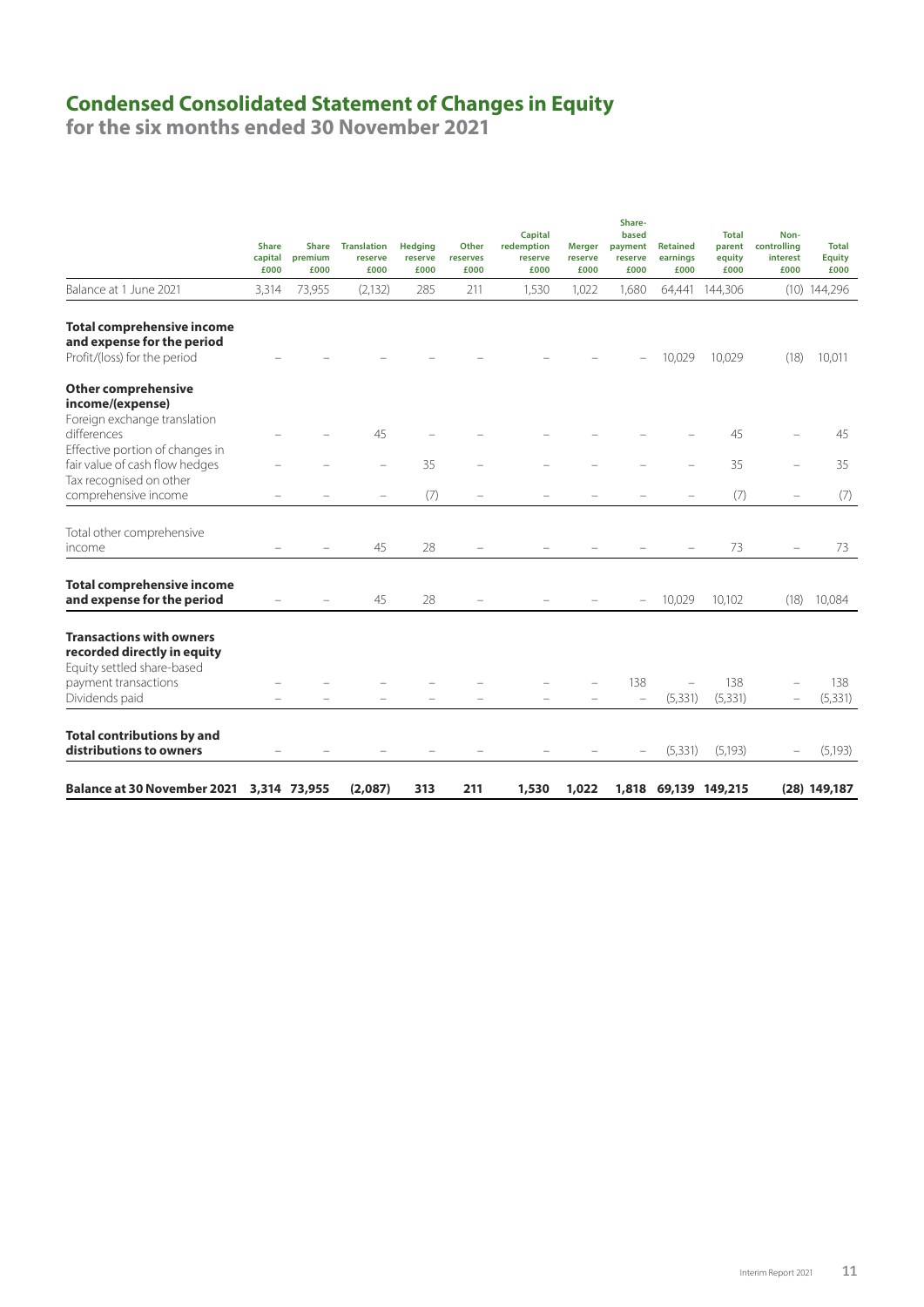## **Condensed Consolidated Cash Flow Statement**

|                                                                                                           | <b>Unaudited</b><br>six months<br>ended<br><b>30 November</b><br>2021<br>£000 | <b>Unaudited</b><br>six months<br>ended<br><b>30 November</b><br>2020<br>£000 | <b>Audited</b><br>year ended<br>31 May<br>2021<br>£000 |
|-----------------------------------------------------------------------------------------------------------|-------------------------------------------------------------------------------|-------------------------------------------------------------------------------|--------------------------------------------------------|
| <b>Cash flows from operating activities</b>                                                               |                                                                               |                                                                               |                                                        |
| Profit for the period<br>Adjustments for:                                                                 | 10,011                                                                        | 1,058                                                                         | 16,406                                                 |
| Depreciation and impairment of property, plant and equipment and right-of-use assets                      | 2,598                                                                         | 3,429                                                                         | 6,562                                                  |
| Amortisation and impairment of goodwill and intangible assets                                             |                                                                               |                                                                               | 4,635                                                  |
| Net finance (income)/expense                                                                              | (69)                                                                          | 728                                                                           | 1,236                                                  |
| Share of profit in joint ventures (net of tax)                                                            | (9,269)                                                                       | (944)                                                                         | (17,680)                                               |
| Profit on sale of property, plant and equipment, investment property and right-of-use assets              | (602)                                                                         | (988)                                                                         | (3,667)                                                |
| Equity settled share-based payment expense                                                                | 138                                                                           | 99                                                                            | 218                                                    |
| Income tax expense/(credit)                                                                               | 386                                                                           | 26                                                                            | (2,032)                                                |
| Contributions to defined benefit pension schemes                                                          | (768)                                                                         | (879)                                                                         | (2,039)                                                |
| Retranslation of foreign denominated assets and liabilities                                               | 764                                                                           | $\overline{\phantom{0}}$                                                      |                                                        |
|                                                                                                           | 3,189                                                                         | 2,529                                                                         | 3,639                                                  |
| Change in inventories                                                                                     | (3,949)                                                                       | 5,426                                                                         | 36,841                                                 |
| Change in trade and other receivables                                                                     | (10, 495)                                                                     | (4,795)                                                                       | 2,012                                                  |
| Change in trade and other payables                                                                        | (581)                                                                         | 8,207                                                                         | 9,268                                                  |
| Change in provisions and employee benefits                                                                | (1, 380)                                                                      | (3,460)                                                                       | (5,212)                                                |
|                                                                                                           | (13, 216)                                                                     | 7,907                                                                         | 46,548                                                 |
| Interest paid                                                                                             | 299                                                                           | (772)                                                                         | (1, 194)                                               |
| Income tax paid                                                                                           |                                                                               | (313)                                                                         | (127)                                                  |
| Net cash (outflow)/inflow from operating activities                                                       | (12, 917)                                                                     | 6,822                                                                         | 45,227                                                 |
|                                                                                                           |                                                                               |                                                                               |                                                        |
|                                                                                                           |                                                                               |                                                                               |                                                        |
| <b>Cash flows from investing activities</b><br>Proceeds from sale of property, plant and equipment        | 640                                                                           | 2,833                                                                         | 3,125                                                  |
| Proceeds from sale of investment property                                                                 | 786                                                                           | 557                                                                           | 5,040                                                  |
| Proceeds from sale of ROU assets                                                                          | 33                                                                            | 694                                                                           | 753                                                    |
| Acquisition of property, plant and equipment                                                              | (224)                                                                         | (420)                                                                         | (2,727)                                                |
| Acquisition of investment property                                                                        | (15)                                                                          | (121)                                                                         | (390)                                                  |
|                                                                                                           |                                                                               |                                                                               |                                                        |
| Net cash inflow from investing activities                                                                 | 1,220                                                                         | 3,543                                                                         | 5,801                                                  |
| <b>Cash flows from financing activities</b>                                                               |                                                                               |                                                                               |                                                        |
| Principal elements of lease payments                                                                      | (2,755)                                                                       | (3, 593)                                                                      | (6,085)                                                |
| Dividends paid                                                                                            | (5, 331)                                                                      | (1,453)                                                                       | (2, 325)                                               |
| Repayment of Group banking facilities                                                                     |                                                                               | (19,000)                                                                      | (32,000)                                               |
| Net cash outflow from financing activities                                                                | (8,086)                                                                       | (24,046)                                                                      | (40, 410)                                              |
|                                                                                                           |                                                                               |                                                                               |                                                        |
| Net (decrease)/increase in cash and cash equivalents                                                      | (19, 783)                                                                     | (13,681)                                                                      | 10,618                                                 |
| Cash and cash equivalents at the start of the period<br>Effect of exchange rate fluctuations on cash held | 28,303<br>(11)                                                                | 18,499<br>2                                                                   | 18,499<br>(814)                                        |
|                                                                                                           |                                                                               |                                                                               |                                                        |
| Cash and cash equivalents at the end of the period                                                        | 8,509                                                                         | 4,820                                                                         | 28,303                                                 |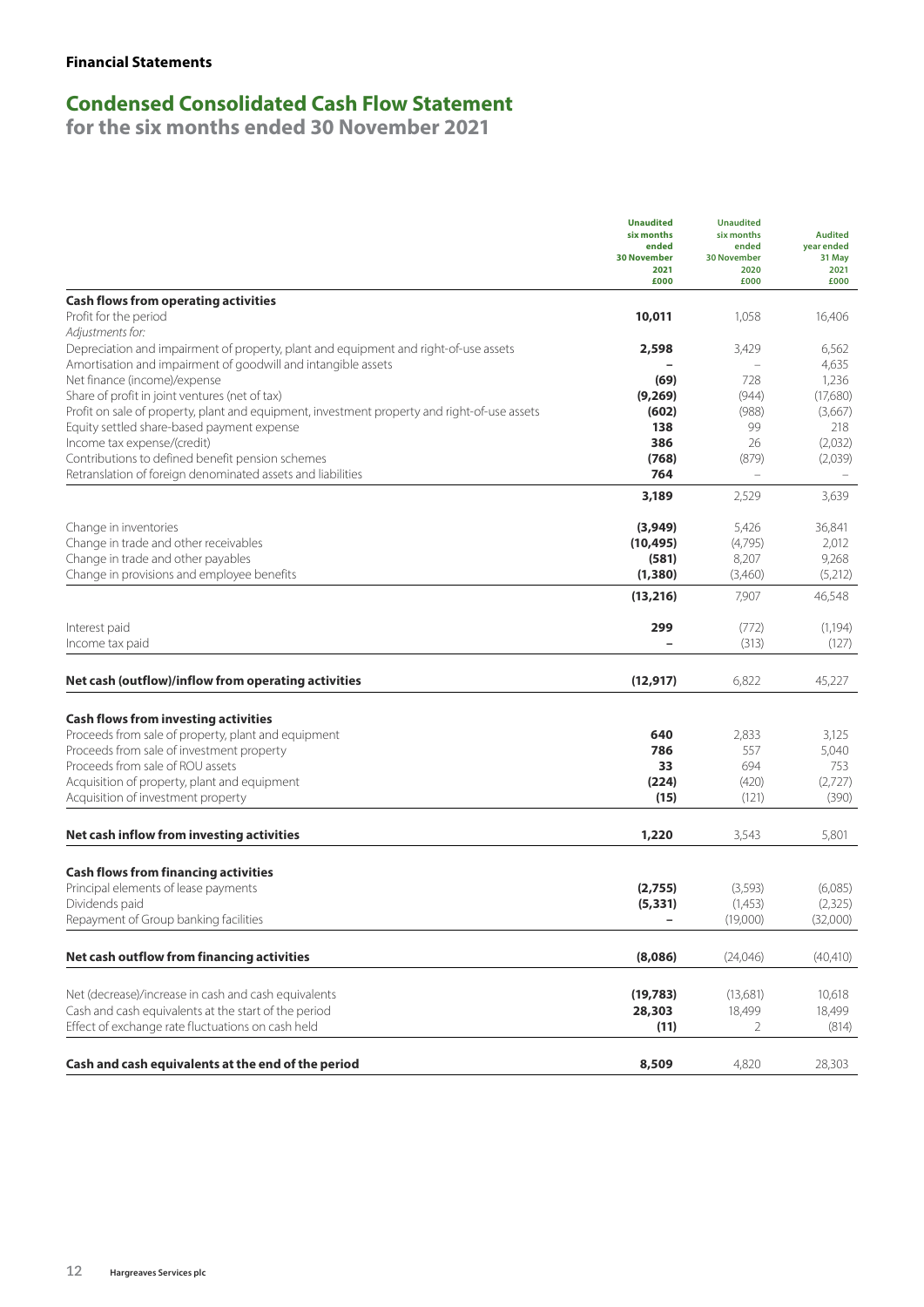## **Notes to the Condensed Consolidated Interim Financial Information**

### **1. Basis of preparation**

The condensed consolidated interim financial information set out in this statement for the six months ended 30 November 2021 and the comparative figures for the six months ended 30 November 2020 is unaudited. This financial information does not constitute statutory accounts as defined in Section 435 of the Companies Act 2006. It does not comply with IAS 34 'Interim Financial Reporting', as is permissible under the rules of the Alternative Investment Market.

The condensed consolidated interim financial information, which is neither audited nor reviewed, has been prepared in accordance with the measurement and recognition criteria of adopted International Financial Reporting Standards. This statement does not include all the information required for the annual financial statements and should be read in conjunction with the financial statements of the Group as at and for the year ended 31 May 2021.

There are no new IFRS which apply to the condensed consolidated interim financial information.

### **2. Accounting policies**

The accounting policies applied in preparing the condensed consolidated interim financial information are the same as those applied in the preparation of the annual financial statements for the year ended 31 May 2021, as described in those financial statements.

### **3. Status of financial information**

The comparative figures for the financial year ended 31 May 2021 are not the Group's statutory consolidated financial statements for that financial year. The statutory financial accounts for the financial year ended 31 May 2021 have been reported on by the company's auditor and delivered to the Registrar of Companies. The report of the auditor was (i) unqualified, (ii) did not include a reference to any matters to which the auditor drew attention by way of emphasis without qualifying their report, and (iii) did not contain a statement under section 498 (2) or (3) of the Companies Act 2006.

### **4. Principal risks and uncertainties**

The principal risks and uncertainties affecting the Group are unchanged from those set out in the Group's accounts for the year ended 31 May 2021. The Directors have reviewed financial forecasts, including severe yet plausible impacts from COVID-19 and are satisfied that the Group has adequate resources to continue in operational existence for the foreseeable future. Accordingly, the Group continues to adopt the going concern basis in preparing the condensed consolidated interim financial information.

| <b>5. Exceptional items</b>                                                                            | Six months ended<br>30 November 2021<br><b>Unaudited</b><br>£'000 | Six months ended<br>30 November 2020<br><b>Unaudited</b><br>£'000 | <b>Year ended</b><br>31 May 2021<br><b>Audited</b><br>£'000 |
|--------------------------------------------------------------------------------------------------------|-------------------------------------------------------------------|-------------------------------------------------------------------|-------------------------------------------------------------|
| Exceptional items in Cost of Sales<br>Losses on legacy contracts in C.A. Blackwell (Contracts) Limited |                                                                   |                                                                   | (2,186)                                                     |
| <b>Total exceptional items in Cost of Sales</b>                                                        |                                                                   |                                                                   | (2,186)                                                     |

There are no exceptional items in the period ended 30 November 2021 (30 November 2020: £nil).

In the year ended 31 May 2021 £2.2m of losses were recognised on the legacy contracts within C.A. Blackwell (Contracts) Limited. These contracts have now been concluded and final accounts agreed. The contracts are now in defects periods with appropriate accruals held to cover all anticipated costs of rectification.

### **6. Taxation**

Income tax for the period is charged at 19% (2020: 19%). The effective tax rate, after removing the impact of jointly controlled entities is 34.2% (2020: 18.6%), representing an estimate of the annual effective rate for the full year to 31 May 2022. This rate is higher than the standard rate of income tax due to the effect on deferred tax of the forthcoming rise in the corporate tax rate and the impact of accounting for tax related to the Unity Joint Venture, which is a Limited Liability Partnership.

### **7. Dividends**

The final dividend of 4.5 pence and additional dividend of 12p per ordinary share, proposed in the 2021 annual accounts and approved by the shareholders at the Annual General Meeting on 27 October 2021, was paid on 29 October 2021. The directors have proposed an interim dividend of 2.8 pence per share (2020: 2.7p) which will be paid on 6 April 2022 to shareholders on the register at the close of business on 25 February 2022. This will be paid out of the Company's available distributable reserves. In accordance with IAS 1, dividends are recorded only when paid and are shown as a movement in equity rather than as a charge in the income statement.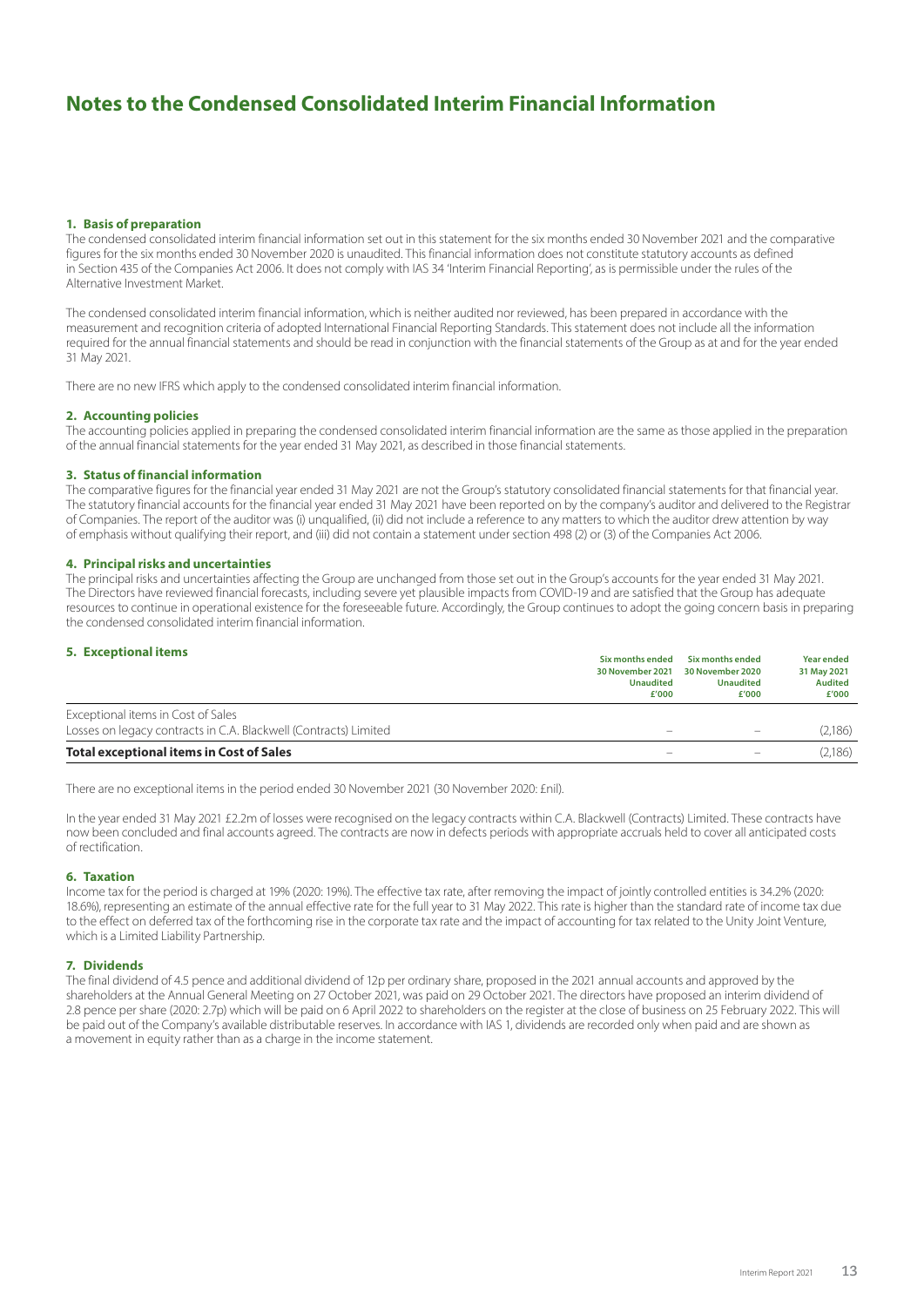## **Notes to the Condensed Consolidated Interim Financial Information** continued

### **8. Earnings per share**

|                                                                     | Six months ended 30 November 2021<br><b>Unaudited</b> |                     | Six months ended 30 November 2020<br><b>Unaudited</b> |                         |                     | Year ended 31 May 2021<br><b>Audited</b> |                         |                     |                      |
|---------------------------------------------------------------------|-------------------------------------------------------|---------------------|-------------------------------------------------------|-------------------------|---------------------|------------------------------------------|-------------------------|---------------------|----------------------|
|                                                                     | <b>Earnings</b><br>£000                               | <b>EPS</b><br>Pence | <b>DEPS</b><br>Pence                                  | <b>Earnings</b><br>£000 | <b>EPS</b><br>Pence | <b>DEPS</b><br>Pence                     | <b>Earnings</b><br>£000 | <b>EPS</b><br>Pence | <b>DEPS</b><br>Pence |
| Underlying earnings per share<br>Exceptional items and amortisation | 10,029                                                | 31.04               | 30.15                                                 | 1.085                   | 3.36                | 3.26                                     | 22.832                  | 70.66<br>(19.82)    | 68.64                |
| (net of tax)                                                        |                                                       |                     |                                                       |                         |                     |                                          | (6,406)                 |                     | (19.26)              |
| <b>Basic earnings per share</b>                                     | 10,029                                                | 31.04               | 30.15                                                 | 1.085                   | 3.36                | 3.26                                     | 16.426                  | 50.84               | 49.38                |
| Weighted average number                                             |                                                       |                     |                                                       |                         |                     |                                          |                         |                     |                      |
| of shares                                                           |                                                       | 32,316              | 33,267                                                |                         | 32,282              | 33.240                                   |                         | 32,312              | 33.262               |

The calculation of diluted earnings per share is based on the profit for the period attributable to equity holders of the Company and on the weighted average number of ordinary shares in issue in the period adjusted for the dilutive effect of the share options outstanding. The effect on the weighted average number of shares is 951,000 (2020: 958,000), the effect on continuing basic earnings per ordinary share is 0.89p (2020: 0.10p).

### **9. Segmental information**

Operating segments are reported in a manner consistent with the internal reporting provided to the chief operating decision-maker. The chief operating decision-maker has been identified as the Board of Directors since they are responsible for strategic decisions. HSEL represents Hargreaves Services Europe Limited, the holding company for the Group's investment in its German Joint Venture.

|                                                | <b>Services</b><br><b>Unaudited</b>                                       | <b>Hargreaves Land</b><br><b>Unaudited</b>                                       | <b>Unallocated</b><br><b>Unaudited</b>                                       | <b>HSEL</b><br><b>Unaudited</b>                                       | <b>Total</b><br><b>Unaudited</b>                                       |
|------------------------------------------------|---------------------------------------------------------------------------|----------------------------------------------------------------------------------|------------------------------------------------------------------------------|-----------------------------------------------------------------------|------------------------------------------------------------------------|
|                                                | <b>30 November</b>                                                        | <b>30 November</b>                                                               | <b>30 November</b>                                                           | <b>30 November</b>                                                    | <b>30 November</b>                                                     |
|                                                | 2021<br>£000                                                              | 2021<br>£000                                                                     | 2021<br>£000                                                                 | 2021<br>£000                                                          | 2021<br>£000                                                           |
| <b>Revenue</b>                                 |                                                                           |                                                                                  |                                                                              |                                                                       |                                                                        |
| Total revenue                                  |                                                                           |                                                                                  |                                                                              |                                                                       |                                                                        |
| Intra-segment revenue                          | 71,043<br>(807)                                                           | 5,846                                                                            | $\overline{\phantom{0}}$                                                     | $\overline{\phantom{0}}$                                              | 76,889<br>(807)                                                        |
|                                                |                                                                           |                                                                                  |                                                                              |                                                                       |                                                                        |
| <b>Revenue from external customers</b>         | 70,236                                                                    | 5,846                                                                            |                                                                              | -                                                                     | 76,082                                                                 |
| <b>Operating profit/(loss)</b>                 | 3,149                                                                     | 169                                                                              | (2, 259)                                                                     |                                                                       | 1,059                                                                  |
| Share of profit in joint ventures (net of tax) |                                                                           | 292                                                                              |                                                                              | 8,977                                                                 | 9,269                                                                  |
| Net finance income                             |                                                                           |                                                                                  | 69                                                                           |                                                                       | 69                                                                     |
| Profit/(loss) before tax                       | 3,149                                                                     | 461                                                                              | (2, 190)                                                                     | 8,977                                                                 | 10,397                                                                 |
|                                                | <b>Services</b><br><b>Unaudited</b><br><b>30 November</b><br>2020<br>£000 | <b>Hargreaves Land</b><br><b>Unaudited</b><br><b>30 November</b><br>2020<br>£000 | <b>Unallocated</b><br><b>Unaudited</b><br><b>30 November</b><br>2020<br>£000 | <b>HSEL</b><br><b>Unaudited</b><br><b>30 November</b><br>2020<br>£000 | <b>Total</b><br><b>Unaudited</b><br><b>30 November</b><br>2020<br>£000 |
| <b>Revenue</b>                                 |                                                                           |                                                                                  |                                                                              |                                                                       |                                                                        |
| Total revenue                                  | 90,180                                                                    | 2,109                                                                            |                                                                              |                                                                       | 92,289                                                                 |
| Intra-segment revenue                          | (248)                                                                     |                                                                                  |                                                                              |                                                                       | (248)                                                                  |
| <b>Revenue from external customers</b>         | 89,932                                                                    | 2,109                                                                            | -                                                                            | -                                                                     | 92,041                                                                 |
| <b>Operating profit/(loss)</b>                 | 2,770                                                                     | (3)                                                                              | (1,899)                                                                      |                                                                       | 868                                                                    |
| Share of profit in joint ventures (net of tax) |                                                                           |                                                                                  |                                                                              | 944                                                                   | 944                                                                    |
| Net financing costs                            | (707)                                                                     | (101)                                                                            | 80                                                                           |                                                                       | (728)                                                                  |
| Profit/(loss) before tax                       | 2,063                                                                     | (104)                                                                            | (1, 819)                                                                     | 944                                                                   | 1,084                                                                  |

### **10. Condensed consolidated interim financial information**

The condensed consolidated interim financial information was approved by the Board of Directors on 26 January 2022. Copies of this interim statement will be sent to all shareholders and will be available to the public from the Group's registered office.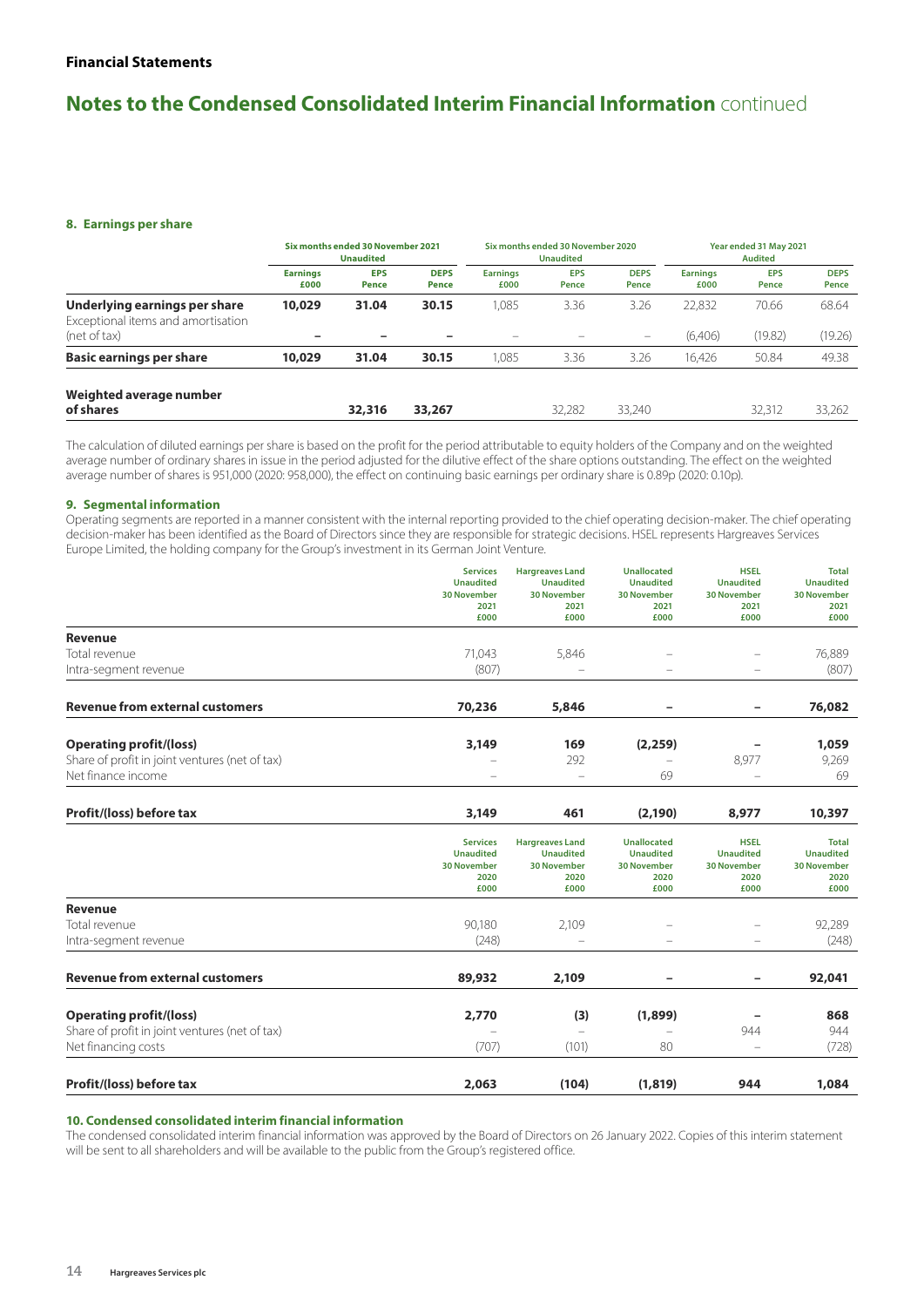## **Shareholder Information**

### **Company Secretary** John Samuel FCA

### **Independent Auditors**

PricewaterhouseCoopers LLP Levels 5 and 6 Central Square South Orchard Street Newcastle upon Tyne NE1 3AZ

### **Bankers**

Santander 58/60 Briggate Leeds LS1 6AS

### **Nominated Adviser and Joint Stockbroker**

Singer Capital Markets One Bartholomew Lane London EC2N 2AX

### **Joint Stockbroker**

Investec Bank plc 30 Gresham Street London EC2V 7QP

### **Registered Office**

West Terrace Esh Winning Durham DH7 9PT

### For more information

**Please visit us online at www.hsgplc.co.uk for up to date investor information, company news and other information.**



### **Registrar**

Neville Registrars Limited Neville House Steelpark Road Halesowen B62 8HD

### **Hargreaves Services plc**

West Terrace Esh Winning Durham DH7 9PT Tel: 0191 373 4485 Fax: 0191 373 3777

### **www.hsgplc.co.uk**

Company number: 4952865





Designed and produced by **emperor** Visit us at **emperor works**